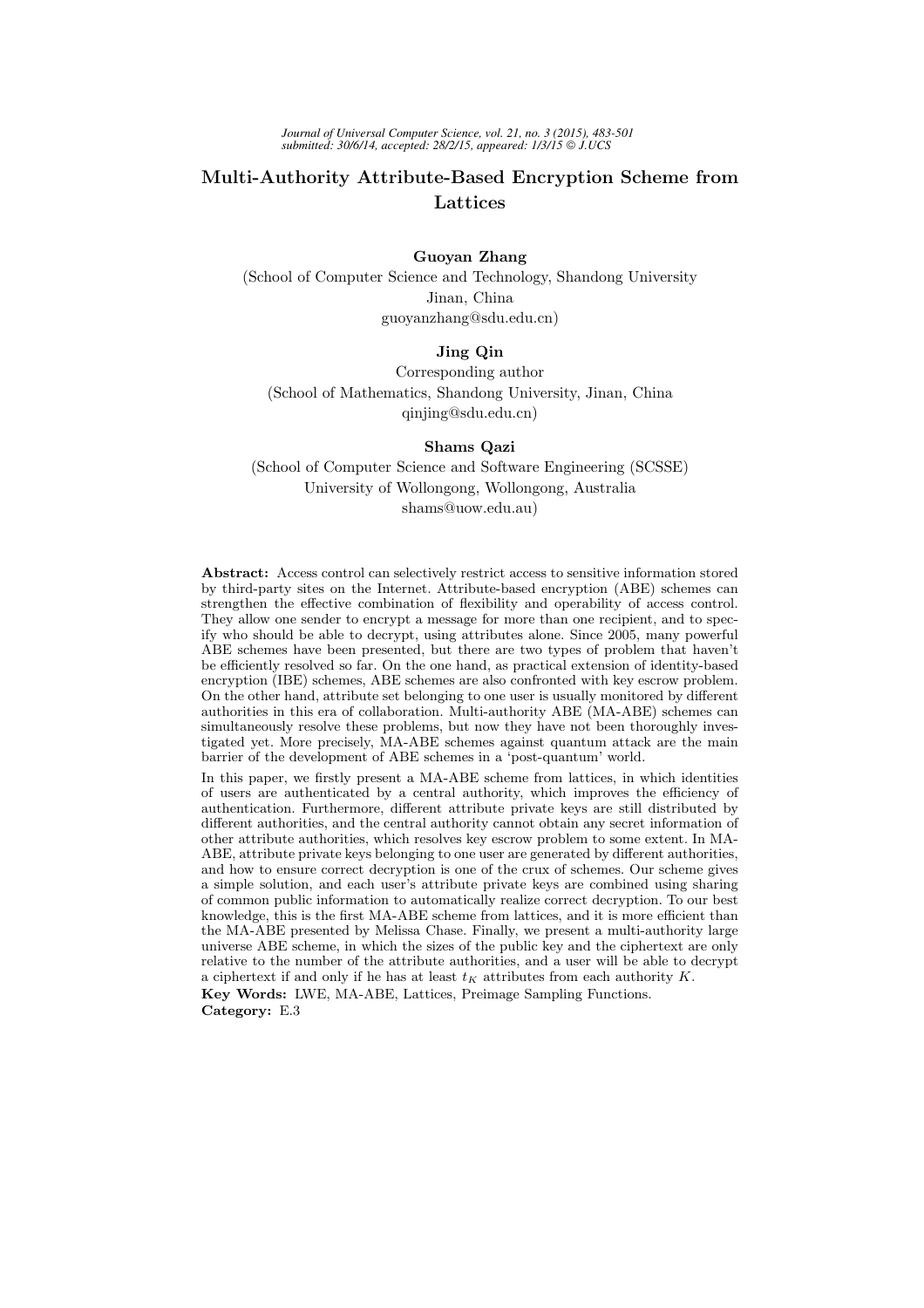### 1 Introduction

Cloud computing paradigm is viewed as a big step to make computation as a public utility, which provides an opportunity for users, companies, and public organizations to reduce costs and increase efficiencies. Information in local computers is now transferred to cloud platforms, then confidentiality and integrity of information are becoming more and more important in cloud computing. Access control is one of the key technologies used for security enforcement of information. An access control model formally specifies how to decide whether an access request should be allowed or repudiated. There were many schemes to consider information security in cloud computing [Vleju, M. 14, Rastogi and Solms 12], but they couldn't enable efficient one-to-many broadcast encryption and finegrained access control. In order to make access control more flexible, Sahai, A. and Waters, B. introduced the concept of attribute-based encryption (ABE) schemes in 2005 [Sahai and Waters 05], in which a user's keys and ciphertexts were labeled with sets of descriptive attributes and a particular key set can decrypt a particular ciphertext only if there is a match between the attributes of the ciphertext and the user's keys. After that, ABE attracted much attention as a relatively new encryption technology.

There were two variants of ABE schemes proposed: key-policy variant (KP-ABE) [Goyal et al. 06] and ciphertext-policy variant (CP-ABE) [Bethencourt et al. 07]. In the KP-ABE, every ciphertext is associated with a set of attributes, and each user's secret keys are associated with a threshold access structure on attributes. Reversely, in the CP-ABE, attributes are associated with user private keys and access structures with ciphertexts. Many schemes have been presented: Schemes [Goyal et al. 06, Bethencourt et al. 07, Ostrovsky et al. 07, Lewko et al. 10, Goyal et al. 08, Attrapadung et al. 11, Cheung and Newport 07] contributed to make the access structure more expressive. Schemes [Daza et al. 10, Emura et al. 09, Herranz et al. 10] were devoted to get constant-size ciphertexts. Scheme [Xie et al. 13] proposed construction with efficient attribute and user revocation.

Similar to identity-based encryption schemes, the attribute authority is able to compute private key corresponding to any attribute of any user such that he is free to engage in malicious activities without any risk of being confronted in a court of law, which is called key escrow problem. There were many cryptosystems to resolve this problem such as certificateless cryptosystem, certificate-based cryptosystem and multi-authority cryptosystem. Multi-authority cryptosystem has more extensive application, because the cooperation of different departments often makes it possible for multi-authority to authenticate one common user. MA-ABE schemes allow the sender to specify for each authority  $K$  a set of attributes monitored by that authority and a number  $t_K$  so that the message can be decrypted only by a user who has at least  $t_K$  of the given attributes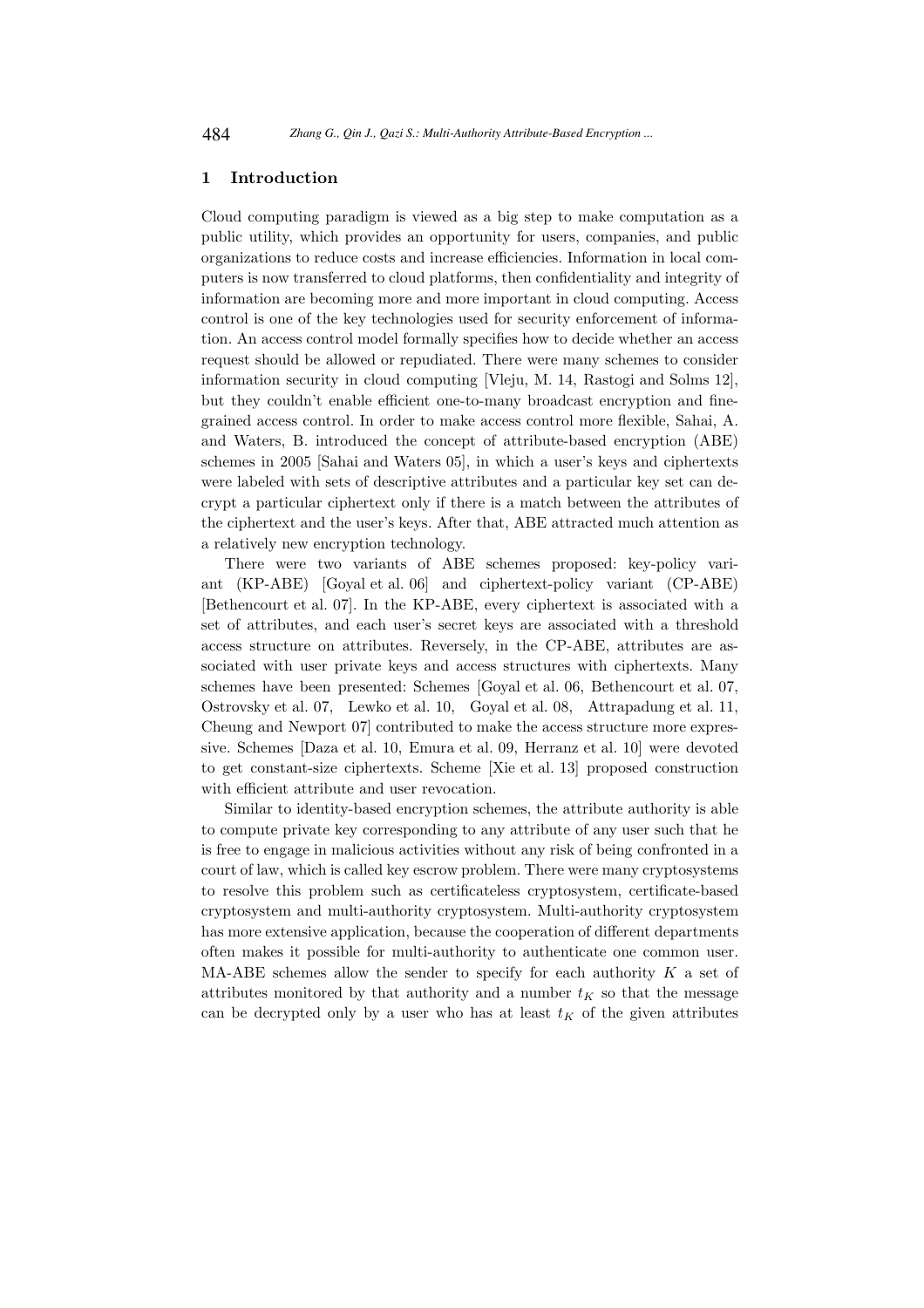from each authority  $K$ . MA-ABE schemes also allow any number of attribute authorities to be corrupted, and guarantee the security of encryption as long as the required attributes cannot be obtained exclusively from those authorities and the trusted authority remains honest. This is an attractive solution and also successfully avoids placing trust in a single entity by making the system operate in a distributed way.

### 1.1 Related Works

Chase proposed the first MA-ABE scheme with a global identifier which combined users' private keys together to ensure correct decryption [Chase 07], but the scheme relied on a central authority who knew all the secret keys of any attribute authority in order to combine all the attribute private keys belonging to the same user. Compared with the scheme [Chase 07], Muller, S. et al. gave a scheme with a centralized authority that realized any LSSS access structure [Muller et al. 08], but their proof was limited to non-adaptive queries only. The scheme achieved roughly the same functionality as the engineering approach above, except one could still acquire attributes from additional authorities without revisiting the central authority. Chase, M. and Chow, S. gave a scheme without central authority using a distributed pseudo random function [Chase and Chow 09]. However, it only supported an AND policy. Lin, H. et al. [Lin et al. 08] gave a threshold-based scheme that was also somewhat decentralized, in which they must interact during the system setup. Furthermore, the scheme was only secure up to collusion of  $m$  users, where  $m$  was a system parameter chosen at setup. Lewko, A. and Waters, B. proposed a new MA-ABE scheme [Lewko and Waters 11]. In their scheme, any party could simply act as an authority by creating a public key and issuing private keys to different users, and different authorities needed not even be aware of each other.

All the above schemes were based on traditional number theory hard problems which were proved to have polynomial-time solutions in the environment of quantum computers. In contrast, lattice hardness problems can resist quantum cryptanalysis and have strong worst-case/average-case security guarantees. Furthermore, the mathematical properties of lattices make them both relatively efficient and flexible to enable the construction of powerful cryptosystems. So lattices have recently emerged as a powerful mathematical platform on which to build a rich variety of cryptographic primitives. Since the work [Ajtai and Dwork 97], there were many schemes proposed: one-way functions and collision-resistant hash functions [Ajtai and Dwork 97, Micciancio 02], public-key encryption schemes [Ajtai and Dwork 97, Regev 05, Sahai and Waters 05], identity-based encryption schemes [Gentry et al. 08, Cash et al. 10, Agrawal et al. 10], trapdoor functions [Gentry et al. 08], fully homomorphic encryption schemes [Gentry 10] and attribute-based encryption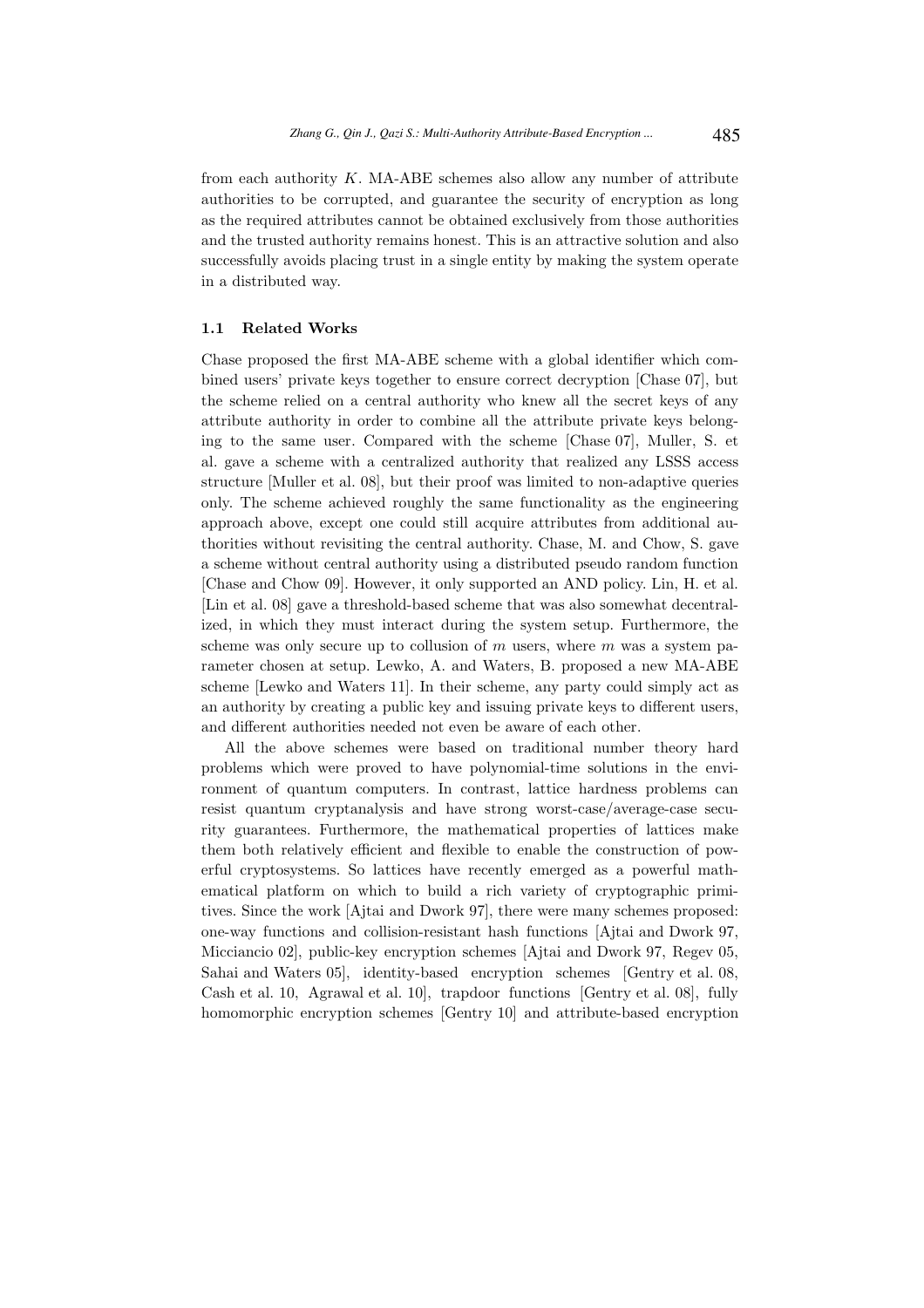schemes [Boyen 13, Agrawal et al. 12], but there were no MA-ABE schemes from lattices yet.

### 1.2 Our Contributions

In this paper, we firstly adopt the method in [Chase 07] to give the first MA-ABE scheme from lattices, and also introduce a multi-authority large universe ABE scheme whose public key and the ciphertext are independently with the size of attribute universe.

- Our first MA-ABE scheme from lattices has many excellent characteristics:
	- Our scheme can resolve key escrow problem: It has also a central authority, but the central authority doesn't know any authorities' secret keys different with scheme [Chase 07], and he cannot be free to engage in malicious activities. He can only authenticate identities of users and combine attributes with users to tie users' private keys together.
	- Setup phase has no private interactivity among attribute authorities: Attribute authorities generate their master public key and secret key pairs respectively, and they also independently present attribute private keys to users without any interactivity. Sharing of public information combines all the attribute private keys of a user to ensure correct decryption.
	- Our scheme keeps the characteristic of ABE: During encryption, the global identifier of user is not be used such that decryptors can correctly recover plaintext only using attributes alone.
	- Our scheme can resist collusion attack of users: By using of preimage sampling functions, the images of different users' attribute private keys cannot be recovered into useful information, and  $C_A$  combines the attribute sets with the identities of users by using sharing of public information.
	- Our scheme ensures backward security and forward security: When attributes or attribute authorities need to be updated, attribute authorities can reshare the public information to generate and distribute attribute private keys of users again.
- We also give a MA-IBE scheme with large attribute universe, in which our generation of attribute private keys is a bit different from the above scheme. Each attribute authority can only have one pair of master public key and master secret key, but it can generate different private keys according to different attributes such that the sizes of public key and the ciphertext are proportional to the total number of attribute authorities.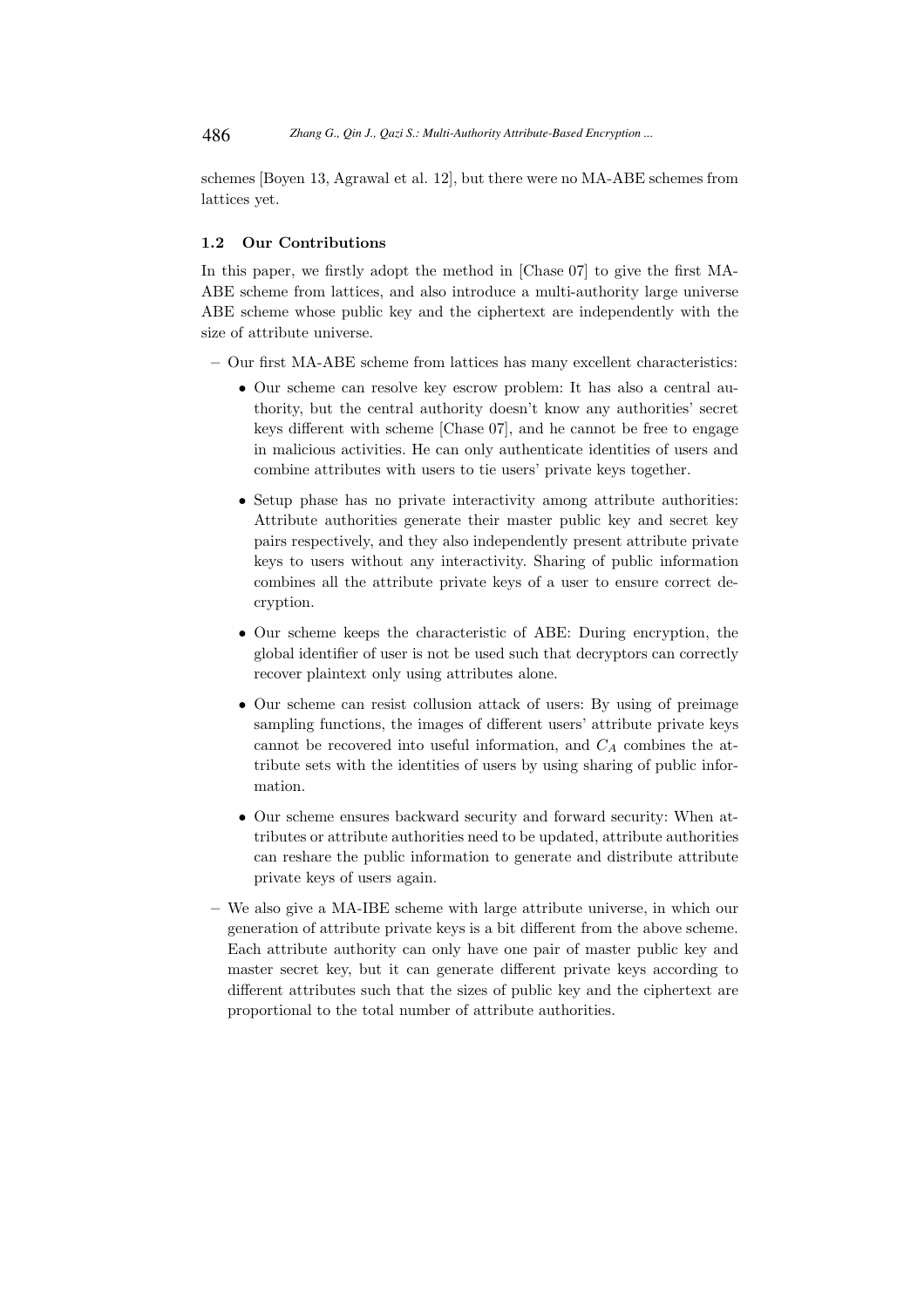### 2 Preliminaries and Definitions

#### 2.1 Notation

In the following, we assume that the attribute universe  $U$  can be partitioned into d disjoint sets  $U_1, U_2, \ldots, U_d$ , where d is the number of authorities. Each set will be monitored by a different authority. There is also one trusted central authority  $C_A$ . We let  $U_{GID}$  denote the attribute set of user with global identifier  $GID$  and let  $U_C$  denote the attribute set combined with a ciphertext.  $U_{GID}^K$  and  $U_C^K$  are the attribute sets handled by authority K in the attribute sets of the user  $GID$  and the ciphertext C respectively.  $U_{GID}^{C}$  is the intersection of user's attribute set and ciphertext attribute set.

### 2.2 MA-ABE Scheme

Our definition and security model of MA-ABE schemes are similar to those in [Chase 07], but with significant differences from [Chase 07] that we believe more reasonable. Each attribute authority K is also assigned a tuple  $(t_K, d_K)$ . A MA-ABE scheme is composed of four algorithms as follows:

**Setup.** A randomized algorithm run by both central authority  $C_A$  and attribute authorities. Taking as input security parameters, it outputs system public key and each attribute authority's master public key and secret key.

Attribute Private Key Generation. A randomized algorithm run by a central authority  $C_A$  and attribute authority K, taking as input the attribute authority's secret key, the attribute authority's tuple  $(t_K, d_K)$ , a user's global identifier *GID*, and a set of attributes in the authority's domain  $U_{GID}^K$ .  $C_A$ combines GID with the attribute set, and gives the result to attribute authority  $K$  (We will assume that the user's claim of these attributes has been verified by  $C_A$  before this algorithm is run). Attribute authority K outputs attribute private keys for the user.

Encryption. A randomized algorithm run by a sender. Taking as input a set of attributes for each authority, a message, and the system public key, it outputs the ciphertext.

Decryption. A deterministic algorithm run by a user with global identifier GID. Taking as input a ciphertext, which was encrypted under attribute set  $U_C$  and decryption keys for an attribute set  $U_K$ . Output a message m, if  $|U_{GID}^K \bigcap U_{GID}^C| \ge t_K$  satisfies for  $K = 1, 2, ..., d$ .

### 2.3 Security Model of Multi-Authority ABE System

Let  $\lambda$  be the security parameter. Consider the following game: Setup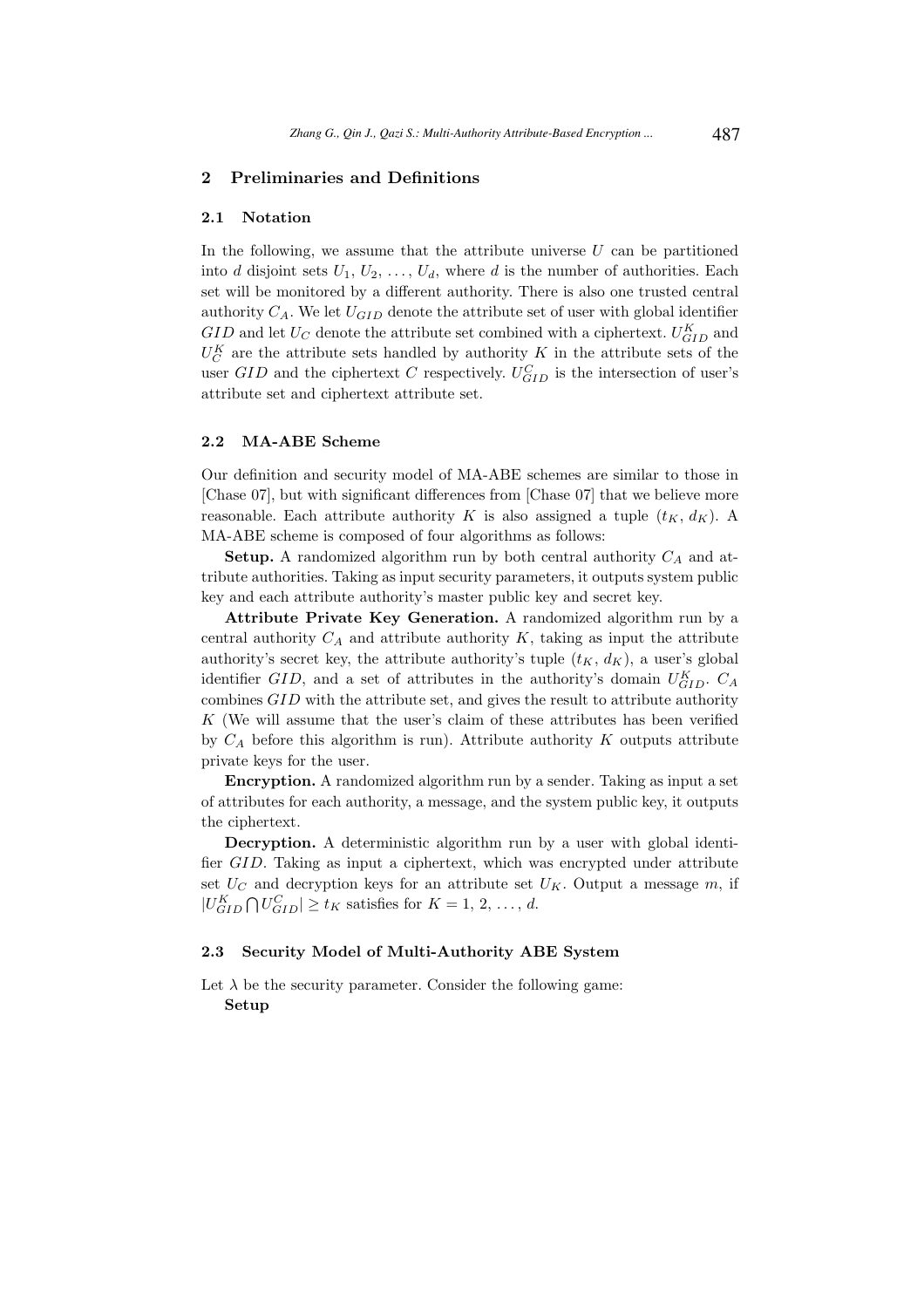- The adversary sends a list of attribute sets  $U_C = U_C^1, \ldots, U_C^d$ , one for each authority. He must also provide a list of corrupted authorities which cannot include the central authority.
- The challenger generates parameters for the system and sends them to the adversary. These mean the system public key, master public keys for all honest authorities, and secret keys for all corrupt authorities.

### Secret Key Queries

The adversary can make as many secret key queries as he wants to attribute authorities. The only requirement is that for each GID, there must be at least one honest authority from which the adversary requests fewer than  $t_K$  of the attributes given in  $U_C^K$ , i.e. the adversary never requests enough attributes to decrypt the challenge ciphertext.

### Challenge

The challenger chooses a message  $b \in \{0, 1\}$ , computes the ciphertext of b for attribute set  $U_C$ , and sends this ciphertext to the adversary.

#### More Secret Key Queries

The adversary may make more secret key queries subject to the requirements described above.

### Guess

The adversary outputs a guess  $b'$ . If  $b = b'$ , the adversary is said to succeed.

A MA-ABE scheme is selective attributes secure if there is a negligible function  $\varepsilon$  such that, in the above game, any PPT adversary will succeed with probability at most  $1/2 + \varepsilon(\lambda)$ .

# 2.4 Concrete Trapdoor Functions with Preimage Sampling [Gentry et al. 08]

Let  $q = poly(n)$ ,  $m \geq 5n \lg q$  and  $L = m^{1+\varepsilon}$  for any  $\varepsilon > 0$ . The collection is parameterized by some Gaussian parameter  $s \geq L.\omega(\sqrt{\log m})$ , and trapdoor functions with preimage sampling are described as (Trap-Gen, SampleDom, SamplePre).

- TrapGen. The function generator uses the algorithm from Ajt99 algorithm to choose  $(A, T)$ , where  $A \in Z_q^{n \times m}$  is statistically close to uniform and  $T \subset \Lambda^{\perp}(A)$  is a good basis with  $||T|| \leq L$ . The matrix A (and q) defines the function  $f_A(.)$ , and the good basis T is its trapdoor.
- **SampleDom.** The function  $f_A(.)$  is defined as  $f_A(e) = Ae \mod q$ , with domain  $D_n = \{e \in \mathbb{Z}^m : ||e|| \leq s\sqrt{m}\}\$ and range  $R_n = \mathbb{Z}_q^n$ . The input distribution is  $D_{Z^m,s}$ , which can be sampled using discrete Gaussian probability distribution scheme with the standard basis for  $Z^m$ .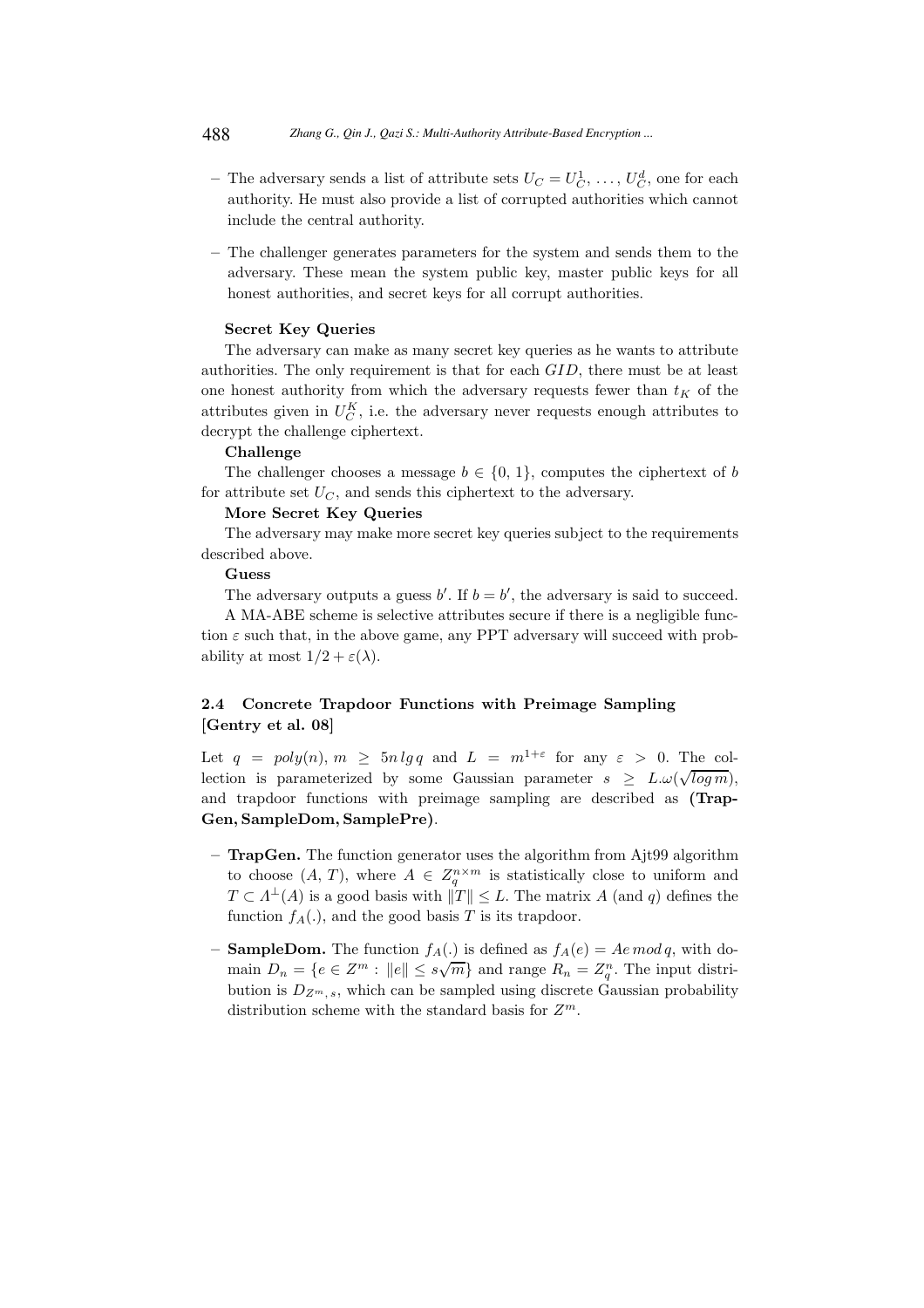– **SamplePre.** The trapdoor inversion algorithm SampleISIS $(A, T, s, u)$  samples from  $f_A^{-1}(u)$  as follows: first, choose via linear algebra an arbitrary  $t \in Z^m$  such that  $At = u \mod q$  (such a t exists for all but an at most  $q^{-n}$ fraction of A). Then sample v using SampleD(T, s, -t), and output  $e = t+v$ .

## 2.5 Simple and Efficient "Hash-and-Sign" Digital Signature Schemes [Gentry et al. 08]

The scheme is built upon a collection of trapdoor functions with Preimage Sampling given by (TrapGen, SampleDom, SamplePre), and operates relative to a function  $H = \{H_n : \{0, 1\} \to R_n\}$  that is modeled as a random oracle (recall that  $D_n$  and  $R_n$  are the domain and range, respectively, of the collection for security parameter  $n$ ).

**SigKeyGen** (1<sup>n</sup>). Let  $(a, t) \leftarrow TrapGen(1^n)$ , where a describes a function  $f_a$  and t is its trapdoor. The verification key is a and the signing key is t.

Sign  $(t, m)$ . If  $(m, \sigma_m)$  is in local storage, output  $\sigma_m$ . Else, let  $\sigma_m \leftarrow$  $SamplePre(t, H(m))$ , store  $(m, \sigma_m)$ , and output  $\sigma_m$ .

**Verify**  $(a, m, \sigma)$ . If  $\sigma \in D_n$  and  $f_a(\sigma) = H(m)$ , accept. Else, reject.

Proposition. The scheme described above is SUF-CMA-secure in the random oracle model.

#### 2.6 Learning With Errors

The LWE (learning with errors) problem was first defined by Regev, O. [Regev 05], and has been extensively studied and used. We use the decisional version of the LWE problem.

**Definition 2.1.** A prime q, a positive integer n, and a distribution  $\chi$  over  $Z_q$ are all public. A  $(Z_q, n, \chi)$ -problem instance consists of access to an unspecified challenge oracle  $O$ , being either a noisy pseudo-random sampler  $O_s$  carrying some constant random secret key s or a truly random sampler  $O'_{s}$ , whose behaviors are respectively as follows:

 $O_s$ : outputs noisy pseudo-random samples of the form  $(\omega_i, v_i) = (\omega_i, \omega_i^T s +$  $(x_i) \in Z_q^n \times Z_q$ , where  $s \in Z_q^n$ , is a uniformly distributed persistent secret key that is invariant across invocations,  $x_i \in Z_q^n$  is a freshly generated ephemeral additive noise component with distribution  $\chi$  and  $\omega_i \in Z_q^n$  is a fresh uniformly distributed vector revealed as part of the output.

 $O'_{s}$ : outputs truly random samples  $(\omega_i, v_i) \in Z_q^n \times Z_q$ , drawn independently uniformly at random in the entire domain  $Z_q^n \times Z_q$ .

The  $(Z_q, n, \chi)$ -problem statement allows an unspecified number of queries to be made to the challenge oracle  $O$ , with no stated prior bound. An algorithm A decides the  $(Z_q, n, \chi)$ -LWE problem, if  $|Pr[A^{O_s} = 1] - Pr[A^{O'_s} = 1]|$  is nonnegligible for a random  $s \in Z_q^n$ .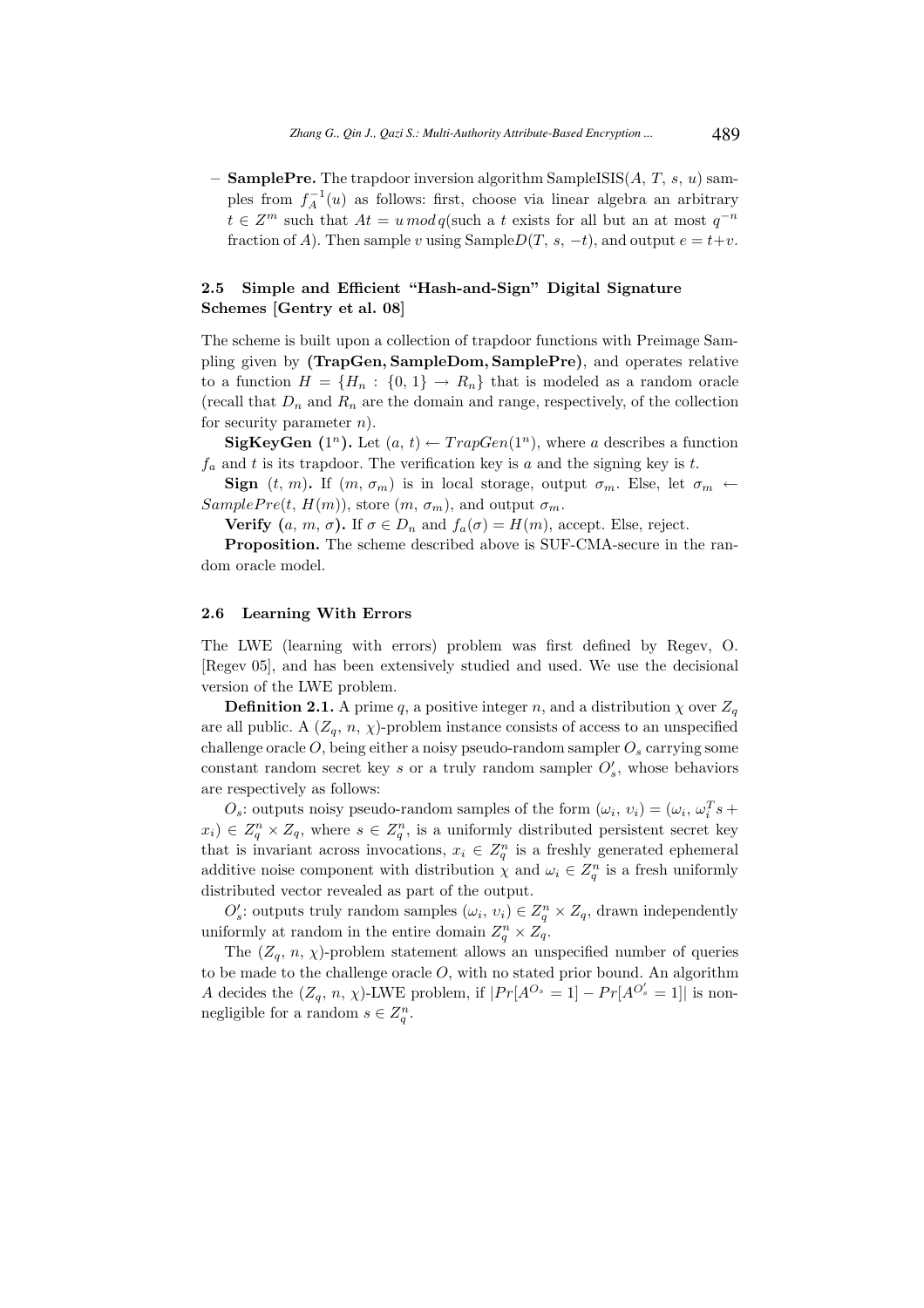**Definition 2.2.** The interactive  $LWE_q$  problem is described as follows [Gentry et al. 08]: On input a matrix  $A \in Z_q^{n \times m}$ , a vector  $p \in Z_q^m$ , a hash function  $H: (0, 1)^* \to Z_q^n$ , a value z, and access to an oracle, returning a sample from  $f_A^{-1}(H(z))$  (the same value is returned for repeated queries on the same  $z$ ). The goal is to distinguish whether  $p$  is either a LWE instance or uniform, i.e., between the case that  $p = A<sup>T</sup> s + x$  for some  $s \leftarrow Z_q^n$ ,  $x \leftarrow \chi^m$ , and the case that  $p \leftarrow Z_q^m$  is uniform. When H is modeled as a random oracle, the interactive LWE problem is hard as long as the standard LWE problem is hard.

### 3 MA-ABE Scheme from Lattices

In the previous MA-IBE schemes, each authority must authenticate identities of users which greatly reduces the efficiency. In our scheme, there is a central authority  $C_A$  which is responsible to authenticate users' identities and to combine attribute sets with identities of users, which efficiently prevents the collusion of different users. The central authority  $C_A$  must always honestly combine attribute sets with identities of users. Because central authority  $C_A$  does not know all secret keys of other authorities, he cannot generate all attribute private keys on behalf of other attribute authorities. Simultaneously, we adopt the strategy in [Chase 07] to require that each user has a unique global identifier  $(GID)$ , and a user must present his  $GID$  to central authority  $C_A$  in order to receive a coherent set of keys. However, encryption need not the unique global identifier, and the ability to decrypt is the same with traditional ABE scheme independent of the GID.

#### 3.1 Concrete Protocol

Assuming there are d attribute authorities, and each authority K can authenticate  $d_K$  attributes.  $C_A$  is a central authority that any authority could be. Let  $\lambda$ be a security parameter,  $q = q(\lambda)$ ,  $p = p(\lambda)$  be two primes,  $n = n(\lambda)$ ,  $m = m(\lambda)$ be two positive integers,  $\sigma = \sigma(\lambda)$ ,  $\alpha = \alpha(\lambda)$  be two positive Gaussian parameters.  $t_K$  is the number that a user can only decrypt if he has at least  $t_K$  of the given attributes from each authority K. H :  $(0, 1)^* \rightarrow Z_q$  is a hash function. Let  $[d_K] \subseteq \{1, 2, ..., d_K\}$  denote users' attribute set that authority K monitors, and  $||d_K|| \geq t_K$ . U denotes attribute universe. For simplicity, we can take the first |U| elements of  $Z_p$  to be the universe. Namely, integers 1, 2, ..., |U|.

**SetUp.** Given a security parameter  $\lambda$  and  $n, m, \sigma, \alpha, q$  as inputs, each authority K runs Ajt99's lattice trapdoor generation algorithm  $d_K$  times to get  $mpk_K^i = A_K^i \in Z_q^{n \times m}$ ,  $msk_K^i = T_K^i \in A_q^{\perp}$ ,  $(i = 1, 2, ..., d_K)$ , as master public key and master secret key of authority  $K$ . Each authority randomly chooses a vector  $u^K \in Z_q^n$ , and  $C_A$  computes random vector  $u \in Z_q^n = u^1 + u^2 +$  $\dots + u^K(mod\, q) = (u_1, u_2, \dots, u_n)$ .  $C_A$  chooses a family of  $(d-1)$ -degree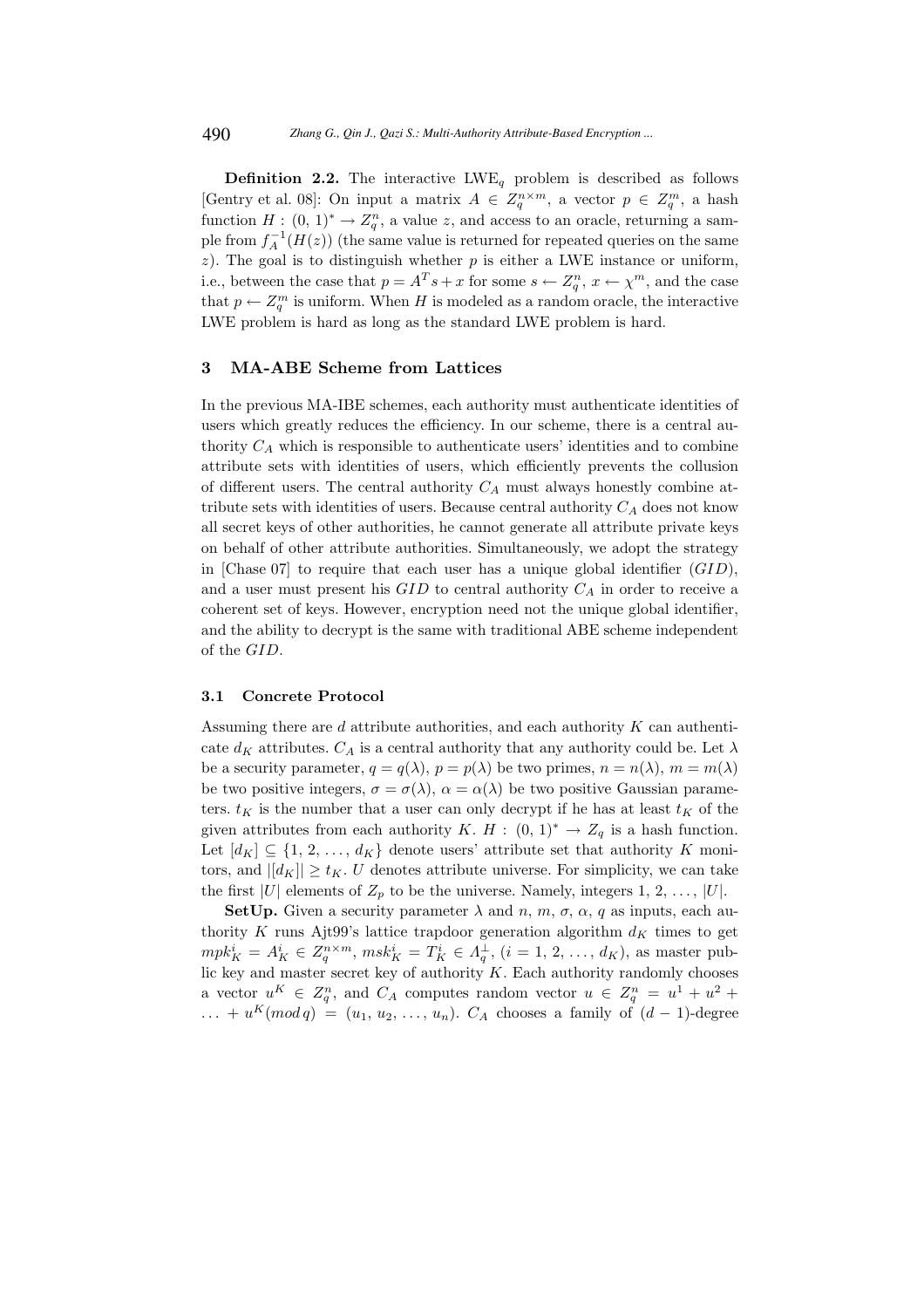polynomial sets  $F = \{f_i = (f_i^1, f_i^2, ..., f_i^n) : \{0, 1\}^l \to Z_q^n\}$  such that for  $i = 1, 2, ..., d, f_i^1(0) = u_1, f_i^2(0) = u_2, ..., f_i^n(0) = u_n$ . Define system public key as  $MPK = mpk_1^1, mpk_1^2, \ldots, mpk_1^{d_1}, \ldots, mpk_d^1, mpk_d^2, \ldots, mpk_d^{d_d}, u, F$ .

Attribute Private Key Generation. Given user's identity GID, the central authority  $C_A$  computes  $j = H(GID)$  and uses it as index to choose  $(d-1)$ degree polynomial set  $f_j = (f_j^1, f_j^2, \ldots, f_j^n)$  from the family of  $(d-1)$ -degree polynomial set  $F.$   $C_A$  computers  $d$  sharing of  $u$  to  $d$  authorities. More precisely, he sets  $(u_{r,1}, u_{r,2}, \ldots, u_{r,d}) = (f_j^r(1), f_j^r(2), \ldots, f_j^r(d))$  as sharing of  $u_r$  for  $r = 1, 2, \ldots, n$ . Each authority K gets his share  $u'_{K} = (u_{1,K}, u_{2,K}, \ldots, u_{n,K})$ and divides it into  $d_K$  sharing  $u_{K_1}, u_{K_2}, \ldots, u_{K_{d_K}}$  by using  $(t_K, d_K)$  Shamir secret sharing scheme on every coordinate of  $u'_{K}$ ,  $K = 1, \ldots, d$ , and he runs the algorithm SamplePre to find  $e_{K_i}$  such that  $A_K^i e_{K_i} = u_{K_i}, i \in [d_K]$  and sends  $e_{K_i}$ ,  $i \in [d_K]$  to user with identity  $GID$ . The user's private key is  $SK_{GID} = (e_{K_i})_{i \in [d_K]}, K = 1, ..., d.$ 

**Encrypt.** Given system public key  $MPK$ , the attribute set  $U_C^1, \ldots, U_C^d$  and a message  $b \in \{0, 1\}$ :

- Let  $D = (d!l!)^2$ , where  $l = \max_{K=1}^d d_K$ , choose a uniformly random  $s \leftarrow Z_q^n$ , a noise term  $x \leftarrow \chi_{\alpha, q}$  and  $x_{K, j} \leftarrow \chi_{\alpha, q}^{m}, j \in U_C^K$ ,  $K = 1, 2, ..., d$ .
- Compute

$$
c \leftarrow u^T s + Dx + b\lfloor q/2 \rfloor \in Z_q,
$$
  

$$
c_{K,j} \leftarrow (A_K^j)^T s + Dx_{K,j} \in Z_q^m, \ j \in U_C^K, \ K = 1, 2, \ \ldots, d.
$$

- Output ciphertext  $CT = (c, \{c_{K,j}\}, j \in U_C^K, K = 1, 2, ..., d)$ .

**Decrypt.** Given system public key  $MPK$ , the user's private key  $SK_{GID}$ , and a ciphertext CT. If  $\forall K, |U_{GID}^K \cap U_{GID}^C| \geq t_K$ , then the entity does:

– Computes Lagrangian coefficients  $L_{K, i}$ ,  $L_{K}$  so that

$$
\sum_{j \in [d_K]} L_{K,j} A_K^j e_{K_j} = u'_K \, (mod \, q), \, \sum_{K=1}^d L_K u'_K = u \, (mod \, q).
$$

– Computes

$$
b' \leftarrow c - \sum_{K=1}^{d} L_K \sum_{j \in [d_K]} L_{K,j} e_{K_j}^T c_{K,j} \, (mod \, q).
$$

- Outputs 0 if b' is closer to 0 than to  $\lfloor q/2 \rfloor \mod q$ , otherwise outputs 1.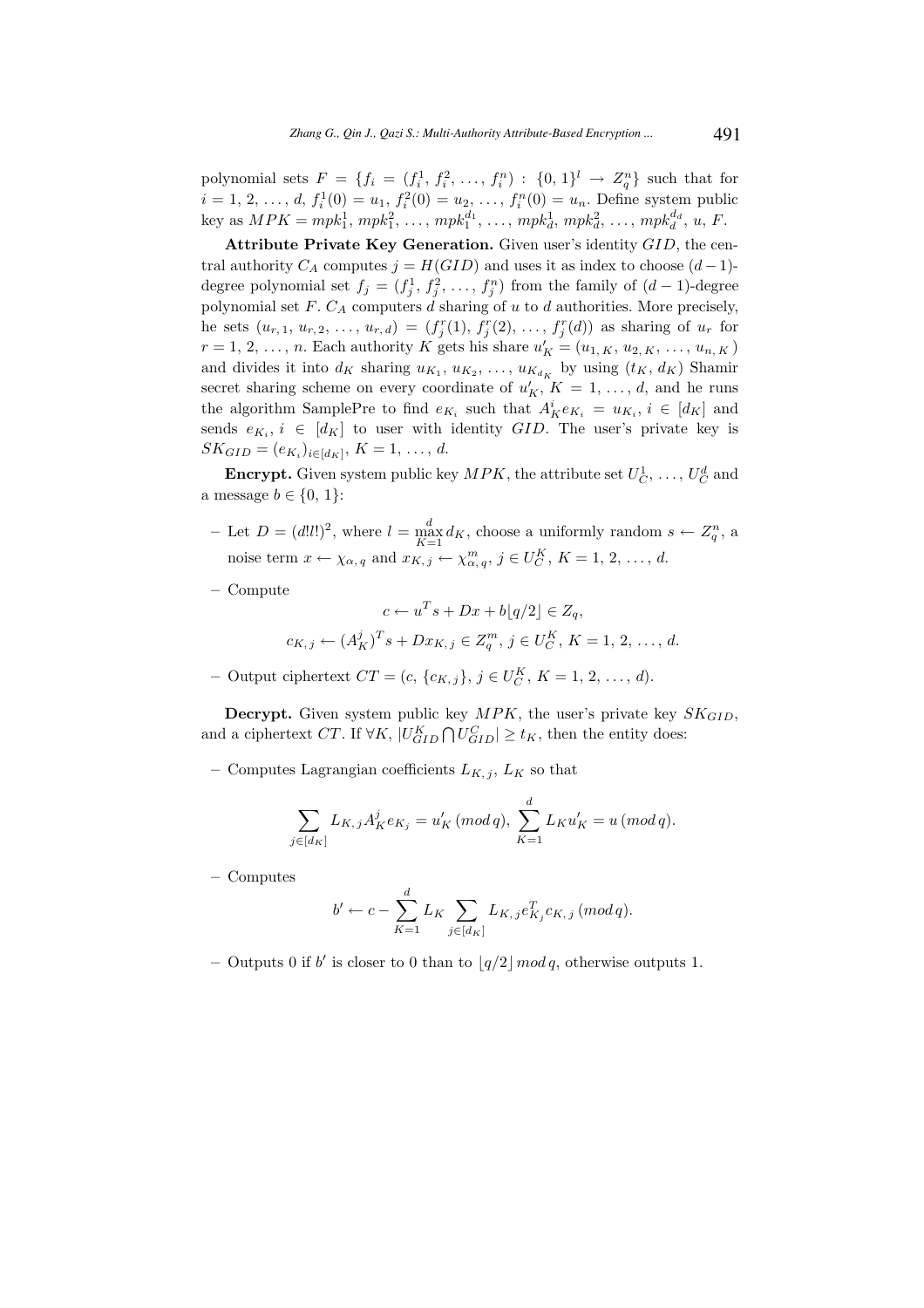### 3.2 Correctness and Parameter Declaration

Firstly, we note that

$$
c - \sum_{K=1}^{d} L_{K} \sum_{j \in [d_{K}]} L_{K,j}(e_{K_{j}})^{T} c_{K,j} \, (mod \, q)
$$
  
\n
$$
= u^{T} s + b[q/2] + Dx - \sum_{K=1}^{d} L_{K} \sum_{j \in [d_{K}]} L_{K,j} ((e_{K_{j}})^{T} (A_{K}^{j})^{T} s + Dx_{K,j}) \, mod \, q
$$
  
\n
$$
= u^{T} s + b[q/2] + Dx - \sum_{K=1}^{d} L_{K} (\sum_{j \in [d_{K}]} (L_{K,j} A_{K}^{j} e_{K_{j}})^{T} s + L_{K,j} (e_{K_{j}})^{T} Dx_{K,j}) \, mod \, q
$$
  
\n
$$
= u^{T} s + b[q/2] + Dx - \sum_{K=1}^{d} L_{K} (\sum_{j \in [d_{K}]} (L_{K,j} u_{K_{j}})^{T} s + \sum_{j \in [d_{K}]} L_{K,j} (e_{K_{j}})^{T} Dx_{K,j}) \, mod \, q
$$
  
\n
$$
= u^{T} s + b[q/2] + Dx - \sum_{K=1}^{d} (L_{K} u'_{K})^{T} s - \sum_{K=1}^{d} L_{K} \sum_{j \in [d_{K}]} L_{K,j} (e_{K,j})^{T} Dx_{K,j} \, mod \, q
$$
  
\n
$$
= u^{T} s + b[q/2] + Dx - u^{T} s - \sum_{K=1}^{d} L_{K} \sum_{j \in [d_{K}]} L_{K,j} (e_{K,j})^{T} Dx_{K,j} \, mod \, q
$$
  
\n
$$
= b[q/2] + (Dx - \sum_{K=1}^{d} L_{K} \sum_{j \in [d_{K}]} L_{K,j} (e_{K,j})^{T} Dx_{K,j} \, mod \, q.
$$

In order to ensure the correctness, we should require that

$$
|Dx - \sum_{K=1}^{d} L_K \sum_{j \in [d_K]} L_{K,j}(e_{K_j})^T D x_{K,j}| \le q/4.
$$

Because  $D = (d!l!)^2$ , where  $l = \max_{K=1}^{d} \{d_K\},\$ 

$$
\sum_{K=1}^{d} L_{K} \sum_{j \in [d_{K}]} L_{K,j}(e_{K_{j}})^{T} D x_{K,j} = \sum_{K=1}^{d} (d!)^{2} L_{K} \sum_{j \in [d_{K}]} ((l!)^{2} L_{K,j}(e_{K_{j}})^{T} x_{K,j}).
$$

Especially,  $L_K(d!)^2$  and  $L_{K,\,j}(l!)^2$  are all integers. Furthermore,

$$
|Dx - \sum_{K=1}^{d} L_K \sum_{j \in [d_K]} L_{K,j} (e_{K_j})^T D x_{K,j}|
$$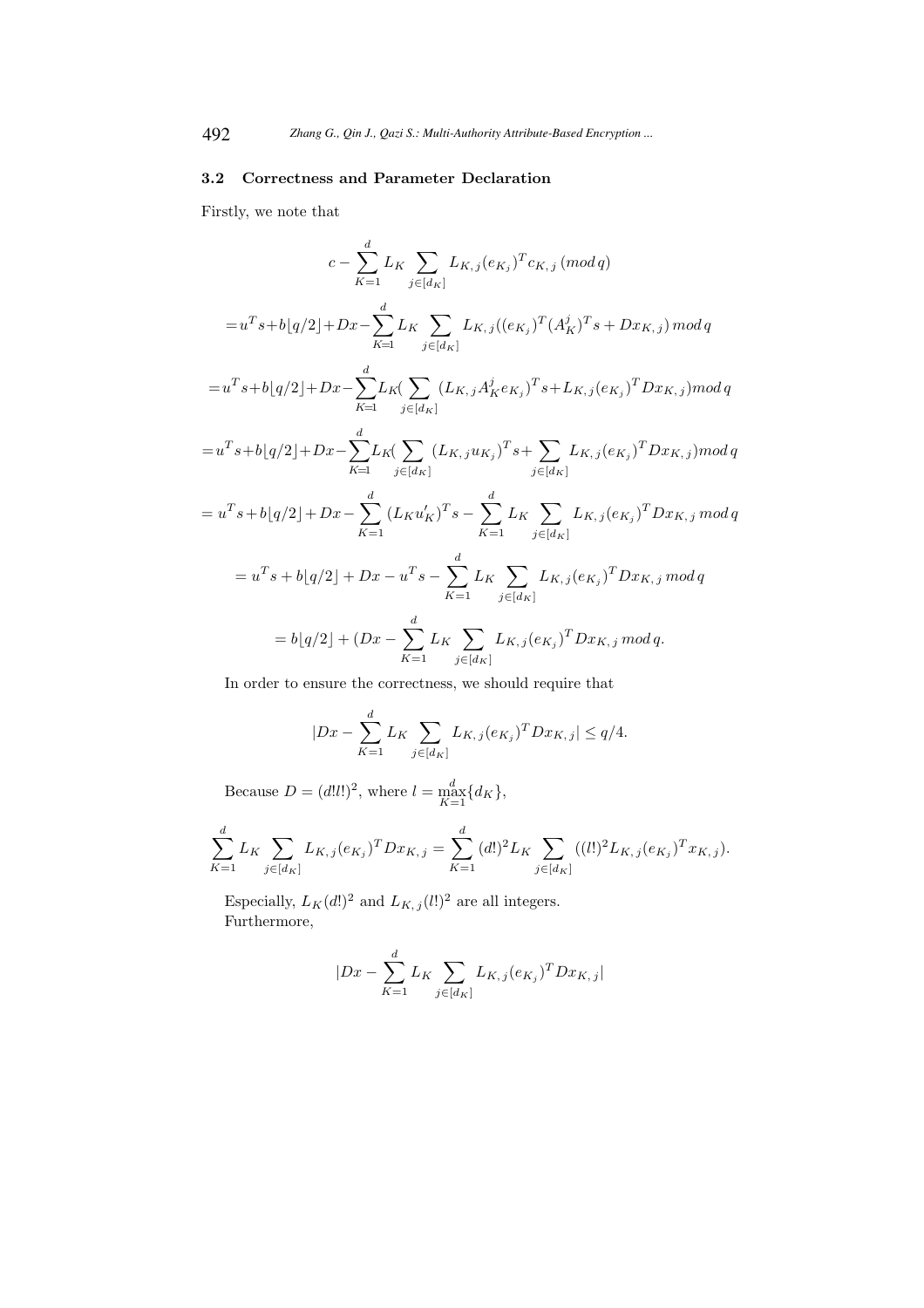$$
\leq D|x| + |\sum_{K=1}^{d} L_K \sum_{j \in [d_K]} L_{K,j}(e_{K_j})^T D x_{K,j}|.
$$
  

$$
\leq D|x| + |(d!)^2 (l!)^2 \sum_{K=1}^{d} \sum_{j \in [d_K]} x_{K,j}|.
$$

So we can pick the noise vectors appropriately so that

$$
|Dx - \sum_{K=1}^{d} L_K \sum_{j \in [d_K]} L_{K,j}(e_{K_j})^T D x_{K,j}| \le q/4.
$$

### 3.3 System Update

Here, we discuss system update caused by the update of attributes and attribute authorities. In our scheme, each authority needn't to regenerate his master public key and secret key during system update, and they only distribute part of attribute private keys again.

- If there is an attribute withdrawn from attribute universe  $U$ , and we assume that attribute authority  $\kappa$  who monitors this attribute. Authority  $\kappa$  needn't to reset his setup phase, and he can delete the public key corresponding to this attribute and share his  $u'_{\kappa}$  to  $(u_{\kappa,1}, u_{\kappa,2}, \ldots, u_{\kappa,d_{\kappa}-1})$  again. Then he generates the other attribute private keys according to the new sharing and distributes them. If there are many attributes withdrawn from attribute universe, the similar proceeding can also do. When there are new attributes added to attribute universe  $U$ , attribute authorities who monitor these attributes also need to renew their sharing and to distribute the attribute private keys as the above step after  $C_A$  verifies the validation of these attributes. Renewing the sharing makes the scheme ensure both backward security and forward security.
- The number of authorities in the system can be changed because of the joining or withdrawing of authorities: it is possible to allow the central authority to add additional attribute authorities to the system at any point or to cancel the right of attribute authorities.  $C_A$  can run system update only by computing new sharing of  $u$ , and the rest of attribute authorities also needn't renew their public keys and private keys. They only renew the sharing and generate new attribute private keys to realize update.

### 3.4 Security Analysis

In our system, each authority chooses his own public key and secret key pairs respectively, so even if the adversary corrupts almost all of the authorities, he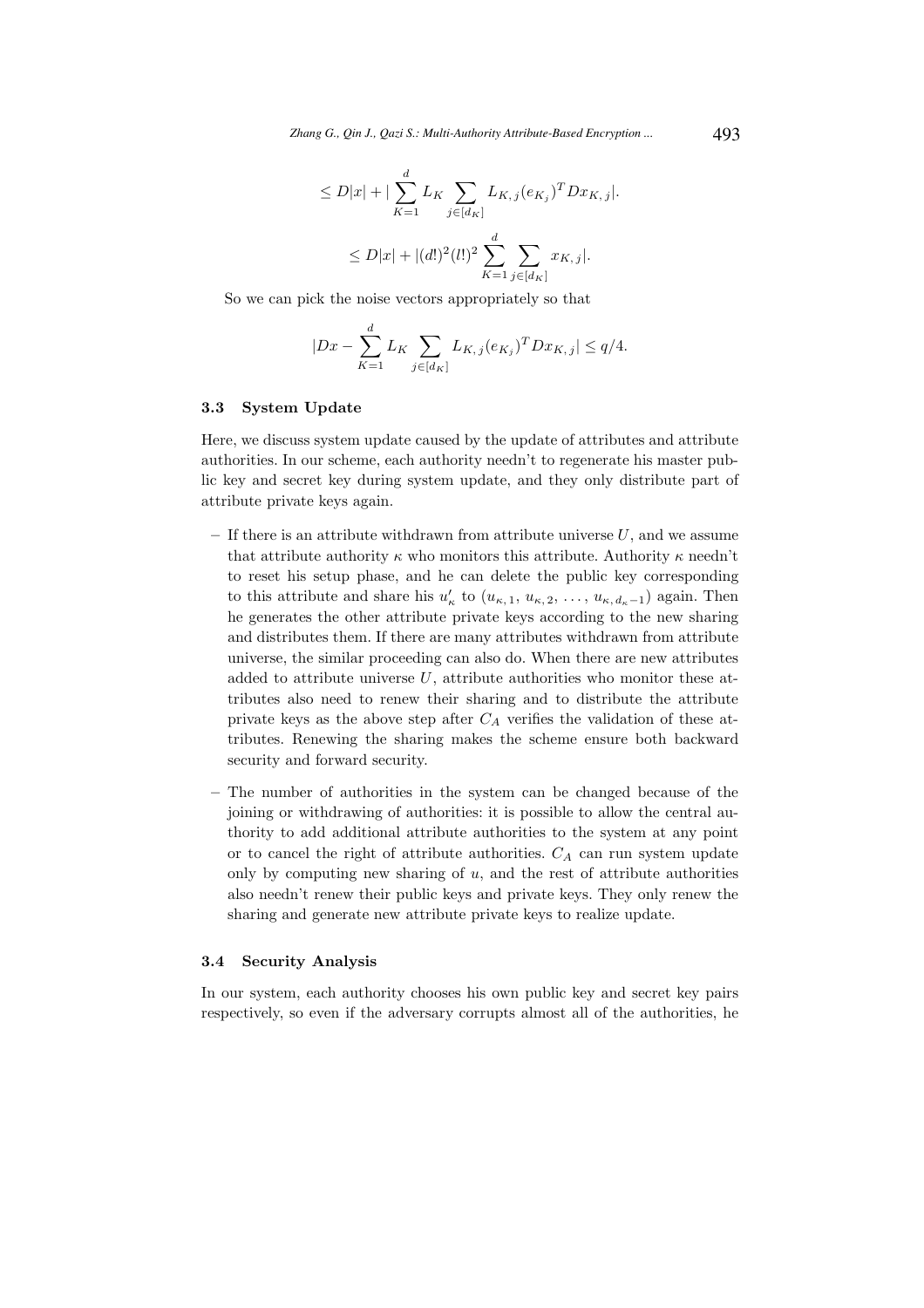cannot obtain any information about other authorities without being corrupted. In the following security analysis, we adopt a weaker model in which the adversary can get any attribute private keys, even if the challenge attributes, but we don't present him the master secret keys of the corrupted authorities. We prove its security under an "interactive" version of the of LWE hardness assumption in the presence of a signing oracle for the (stateful) "Hash-and-Sign" Digital Signature Schemes in random oracle model. A similar "interactive" assumption about the hardness of "interactive quadratic residuosity assumption" was used for the IBE [Gentry et al. 08, Boneh et al. 07].

**Theorem 1.** Let A be a PPT adversary with advantage  $\varepsilon > 0$  against the following selective attributes secure game for the MA-ABE scheme. If A can query any polynomial signature oracles, assuming that  $s_i$ ,  $(i = 1, 2, ..., d)$  is the size of the challenge attribute set to the  $ith$  authority, then there is a PPT algorithm B that decides the LWE problem with advantage  $\varepsilon/(\sum_{n=1}^d$  $\sum_{i=1} s_i + 1$ .

**Proof.** Suppose A is a polynomial-time adversary, and he can succeed against the proposed scheme in the following selective attributes secure game with advantage  $\varepsilon$ , then we can construct an algorithm B to resolve the decisional version of LWE problem with advantage  $\varepsilon/(\sum^d)$  $\sum_{i=1} s_i + 1$ ) by using A as a sub-routine algorithm.

#### Setup

- The adversary A sends a list of challenge attribute sets  $U_C = U_C^1, \ldots, U_C^d$ , one for each authority, assuming  $|U_C^i| = s_i$ . Without loss of generality, we assume that the attributes in  $U_C^i$ ,  $(i = 1, ..., d)$  are the first  $s_i$  attributes monitored by authority i.
- $B$  requests a sampling oracle  $O$  provided by LWE problem instance, and receives  $m \sum_{n=1}^{d}$  $\sum_{i=1} s_i + 1$  LWE samples that we denote as

$$
\{(W_1, V_1)\}, \{(W_1^1, V_1^1), (W_1^2, V_1^2), \dots, (W_1^m, V_1^m)\}, \{(W_2^1, V_2^1), (W_2^2, V_2^2), \dots, (W_2^m, V_2^m)\}, \dots, \{(W_{\frac{d}{\sum_{i=1}^{d} s_i}}^1, V_{\frac{d}{\sum_{i=1}^{d} s_i}}^1), (W_{\frac{d}{\sum_{i=1}^{d} s_i}}^2, V_{\frac{d}{\sum_{i=1}^{d} s_i}}^2), \dots, (W_{\frac{d}{\sum_{i=1}^{d} s_i}}^m, V_{\frac{d}{\sum_{i=1}^{d} s_i}}^m)\}.
$$

B chooses hash function  $H_1: (0, 1)^* \to Z_q$  and  $H_2: (0, 1)^* \to Z_q^n$ , and he constructs system public key  $PP$  as follows: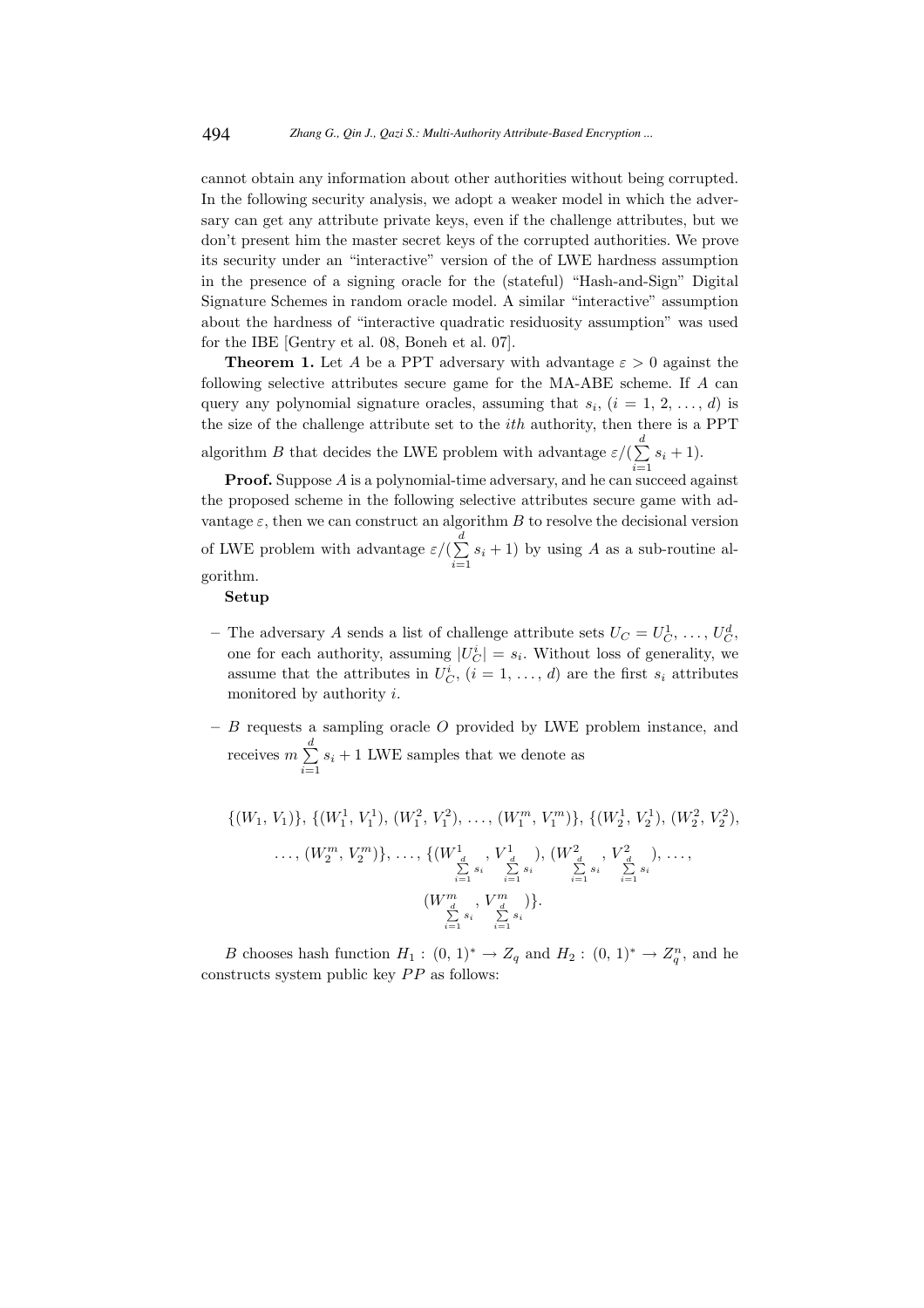– The  $\sum^d$  $\sum_{i=1} s_i$  matrices  $(A_j^i, j = 1, 2, ..., s_i, i = 1, 2, ..., d)$  are chosen from

$$
\{W_{\sum_{l=1}^{i}s_{l}+j}^{1}, W_{\sum_{l=1}^{i}s_{l}+j}^{2}, \ldots, W_{\sum_{l=1}^{m}s_{l}+j}^{m}\}
$$

of the LWE challenge

$$
\{ (W^1_{\substack{i \ \leq s_{l}+j}} V^1_{\substack{i \ \leq s_{l}+j}}), (W^2_{\substack{i \ \leq s_{l}+j}} V^2_{\substack{j \ \leq s_{l}+j}}), \ldots, (W^m_{\substack{i \ \leq s_{l}+j}} V^m_{\substack{j \ \leq s_{l}+j}} V^m_{\substack{j \ \leq s_{l}+j}}) \}.
$$

- The other matrices  $A_j^i$ ,  $j = s_i + 1, \ldots, d_i$  are chosen using Ajt99's lattice trapdoor generation scheme with a trapdoor  $T_j^i$ .
- The vector u is constructed from the LWE challenge,  $u = W_1$ . The system public key is returned to the adversary A.

#### Secret Key Queries

B answers each secret key query for attribute set  $U_q = U_q^1, \ldots, U_q^d$  and global identifier GID as follows:

For GID, B computes index  $l = H_1(GID)$  to choose  $(d-1)$ -degree polynomial  $f_l = (f_{l, 1}, f_{l, 2}, \ldots, f_{l, n})$  such that  $f_l(0) = (f_{l, 1}(0), f_{l, 2}(0), \ldots, f_{l, n}(0))$  $u = (u_1, u_2, \ldots, u_d)$ , and obtains the d sharing  $u'_1, u'_2, \ldots, u'_d$  of u, and  $u'_{i} = (f_{l,1}(i), f_{l,2}(i), \ldots, f_{l,n}(i)).$  There are two cases about secret key queries:

Case 1. Set [d] denotes the set of attribute authorities whose attributes satisfy  $|U_q^i \bigcap U_C^i| = |I_i| \ge t_i$ 

- Let  $U_q^i \bigcap U_C^i = I_i$ ,  $|I_i| \ge t_i$ . Then, note that B has trapdoors for the matrices corresponding to the set  $U_q^i - I_i$ .
- Choose  $\{U_{i,j}, j = 1, 2, \ldots, t_i 1\}$  ⊂  $I_i$ . Pick  $e_{i,j}$  randomly using algorithm SampleGaussian. Set

$$
A_j^i e_{i,j} = u_{i,j}, j = 1, 2, \ldots, t_i - 1, i \in [d] \subseteq \{1, 2, \ldots, d\}.
$$

- Represent the sharing of  $u'_i$  symbolically as  $u_{i,j} = u'_i + a_{i,1}j + a_{i,2}j^2 +$  $a_{i, t_i-1}j^{t_i-1}, i = 1, \ldots, d$ . Where,  $a_{i, 1}, a_{i, 2}, \ldots, a_{i, t_i-1}, i = 1, \ldots, d$  are vector variables (each is of length *n*).  $u_{i,1}, u_{i,2}, \ldots, u_{i,t_i-1}, u'_i$  commonly determine the values for  $a_{i, 1}, a_{i, 2}, \ldots, a_{i, t_i-1}, i \in [d]$ , which determine all sharing  $u_{i,1}, u_{i,2}, \ldots, u_{i,|U_q^i|}, i = 1, \ldots, d$ .
- $-$  For  $j = t_i, t_i + 1, \ldots, |I_i|$ , the trapdoors cannot be known. B defines  $H_2(g_{i,j}) = u_{i,j}, i \in [d]$ . Query the signature oracle for  $g_{i,j}$   $(i \in [d])$  according to the different signature oracle machine and returned by  $e_{i,j}$  =  $f_{A_j^i}^{-1}(H_2(g_{i,j}))$ .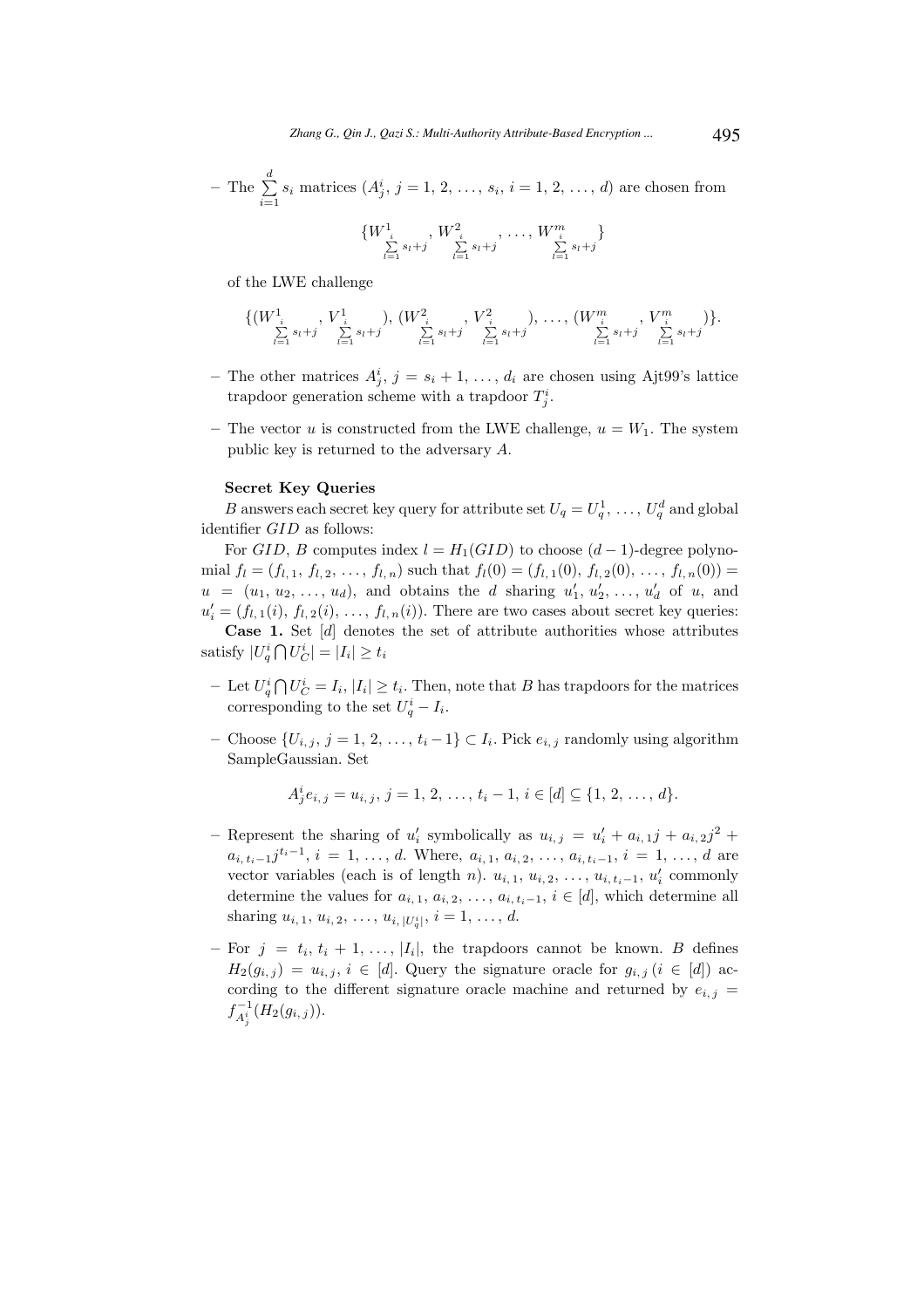- For  $j = |I_i| + 1$ ,  $|I_i| + 2, \ldots, |U_q^i|$ , B can invoke SamplePre $(A_j^i, T_j^i, u_{i,j}, i \in$ [d]) to get  $e_{i,j}$  satisfying  $A_j^i e_{i,j} = u_{i,j}, i \in [d]$ .
- $-$  Return  $e_{i,j}, j = 1, 2, ..., |U_q^i|, i \in [d].$

**Case 2.** Let  $[d]$  denote the set of attribute authorities whose attributes satisfy  $|U_q^i \bigcap U_C^i| = |I_i| < t_i.$ 

- Let  $U_q^i \bigcap U_C^i = I_i$ ,  $|I_i| < t_i$ . Then, note that B has trapdoors for the matrices corresponding to the set  $U_q^i - I_i$ .
- $−$  For  $U_{i,j}$  ∈  $I_i$ , pick  $e_{i,j}$  randomly using algorithm SampleGaussian. Set  $A_j^i e_{i,j} = u_{i,j}, j = 1, \ldots, |I_i|, i \in [d].$
- Represent the sharing of  $u'_i$  symbolically as  $u_{i,j} = u'_i + a_{i,1}j + a_{i,2}j^2 +$  $a_{i, t_i-1}j^{t_i-1}, i \in [d]$ . Where,  $a_{i, 1}, a_{i, 2}, \ldots, a_{i, t_i-1}, i \in [d]$  are vector variables and each is of length  $n$ .
- $-$  Since  $|I_i|$  <  $t_i$ , and there are  $t_i$  − 1 variables  $a_{i,1}, a_{i,2}, \ldots, a_{i,t_i-1}, i \in [d]$ by choosing  $t_i - 1 - |I_i|$  sharing  $u_{i, s_i+2}, u_{i, s_i+3}, \ldots, u_{i, t_i}$  randomly, the values for  $a_{i, 1}, a_{i, 2}, \ldots, a_{i, t_i-1}, i \in [d]$  are determined. This determines all sharing  $u_{i,1}, u_{i,2}, \ldots, u_{i, |U_i^q|}, i \in [d]$ . For  $j = |I_i| + 1, |I_i| + 2, \ldots, |U_i^q|$ , and B can invoke SamplePre $(A_j^i, T_j^i, u_{i,j}, i \in [d])$  to get  $e_{i,j}$  satisfying  $A_j^i e_{i,j} =$  $u_{i, j}, i \in [d].$
- $-$  Return  $e_{i,j}, j = 1, 2, ..., |U_i^q|, i \in [d].$

Remark. The adversary can make as many secret key queries as he wants to the honest attribute authorities. The only requirements are that for each GID, there must be at least one honest authority  $K$  from which the adversary requests fewer than  $t_K$  of the attributes given in  $U_C^K$ , i.e. the adversary never requests enough attributes to decrypt the challenge ciphertext.

### Challenge

B chooses a bit b, computes the encryption of b for attribute set  $U_C$  as follows:

- Computes  $D = (d!l!)^2$ , where  $l = \max_{K=1}^{d} \{d_K\}.$
- Let

$$
c_0 \leftarrow DV_1 + b\lfloor q/2 \rfloor
$$

and

$$
c_i = (DV_i^1, DV_i^2, \dots DV_i^m), i = 1, 2, \dots, \sum_{i=1}^d s_i.
$$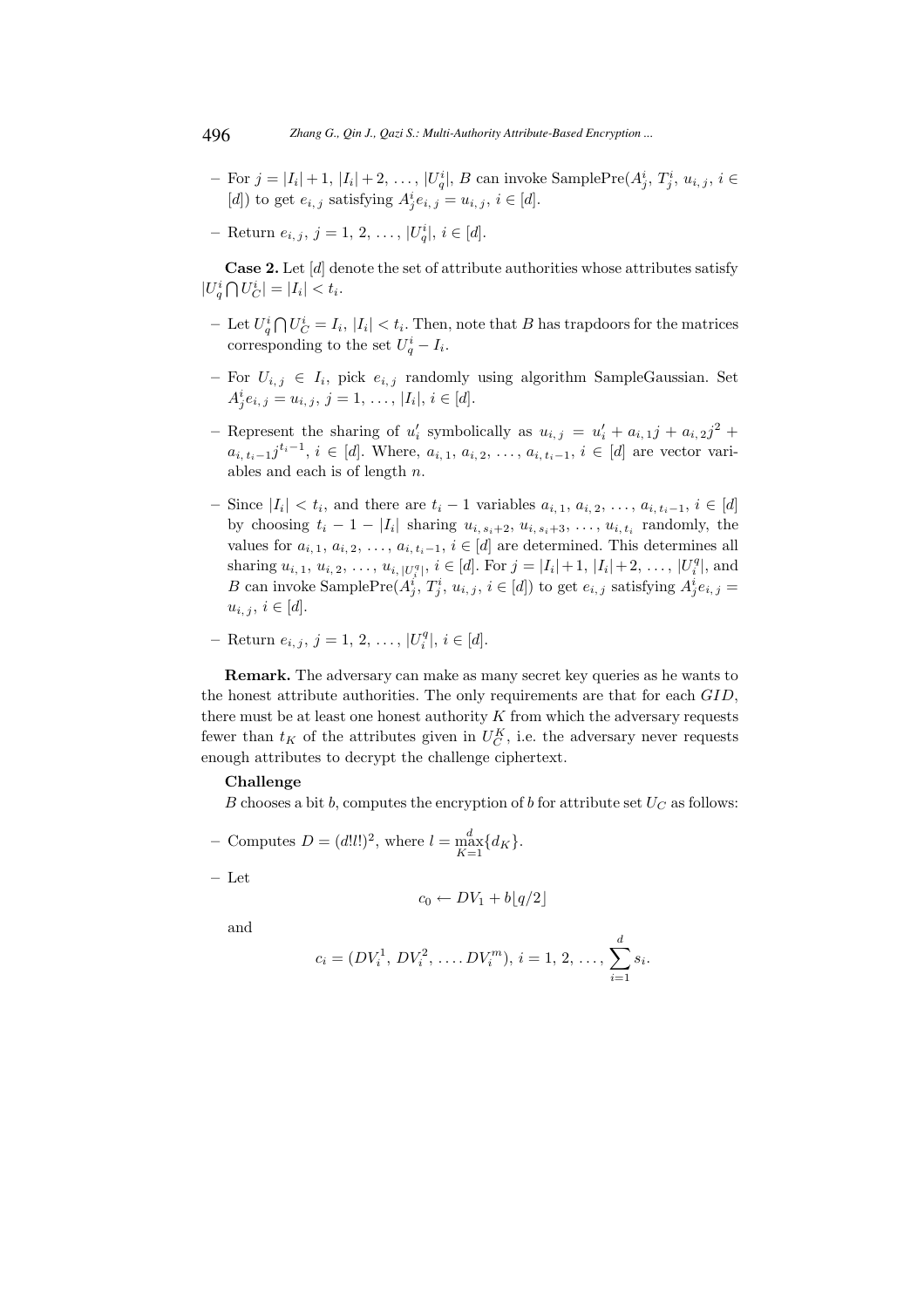- Outputs ciphertext  $CT = (c_0, \{c_i\}, i = 1, 2, \ldots, \sum_{i=1}^{d}$  $\sum_{i=1} s_i$ , and sends this ciphertext to the adversary.

### More Secret Key Queries

The adversary may make more secret key queries subjecting to the requirements described above.

### Guess

When the adversary  $A$  outputs a guess  $b^*$ , the simulator  $B$  uses that guess to determine an answer on the LWE oracle: Output "genuine", if  $b = b^*$ , else output "random".

### 4 MA-ABE Scheme from Lattices with Constant Size

In the above scheme, the size of system public keys is proportional to the total number of attributes in the system, and the size of the ciphertext is proportional to the total number of attributes in the ciphertext. All these cause low efficiency when there is a large attribute universe. In this section, we give a multi-authority large universe ABE scheme. In the following scheme, the sizes of the public key and the ciphertext are only relative to the number of the attribute authorities. A user will be able to decrypt a ciphertext if and only if he has at least  $t_K$  of the attributes from each authority  $K$ .

### 4.1 Concrete Protocol

Assuming there are  $d$  authorities, and each authority  $K$  can authenticate  $d_K$ attributes. There is a central authority  $C_A$  that any authority can act as. Let  $\lambda$  be a security parameter. Let  $q = q(\lambda)$ ,  $p = p(\lambda)$  be two primes,  $n = n(\lambda)$ ,  $m = m(\lambda)$ be two positive integers, and  $\sigma = \sigma(\lambda)$ ,  $\alpha = \alpha(\lambda)$  be two positive Gaussian parameters.  $t_K$  is the number that a user can only decrypt if he has at least  $t_K$ of the given attributes from each authority K. Let  $[d_K] \subseteq \{1, 2, ..., d_K\}$ , and  $||d_K|| \geq t_K$ . Define the universe U of attributes. For simplicity, we can take the first |U| elements of  $Z_p$ , to be the universe. Namely, the integers 1, 2, ..., |U|.

SetUp. Given a security parameter  $\lambda$  and  $n, m, \sigma, \alpha, q$  as input, each authority K runs Ajt99's lattice trapdoor generation algorithm to get  $mpk<sub>K</sub>$  =  $A_K \in Z_q^{n \times m}$ ,  $msk_K = T_K \in A_q^{\perp}(A_K)$  as master public key and master secret key of authority K. Each authority randomly chooses a vector  $u<sup>K</sup> \in Z_q^n$ , and  $C_A$  computes random vector  $u \in Z_q^n = u^1 + u^2 + \ldots$  $u^K (mod q) = (u_1, u_2, \ldots, u_n)$ .  $C_A$  chooses a family of  $(d-1)$ -degree polynomial sets  $F = \{f_i = (f_i^1, f_i^2, \ldots, f_i^n) : \{0, 1\}^l \to Z_q^n\}$  such that  $\forall i, f_i^1(0) =$  $u_1, f_i^2(0) = u_2, \ldots, f_i^n(0) = u_n$ . Define the system master public key as  $MPK = mpk_1, mpk_2, ..., mpk_d, u, F.$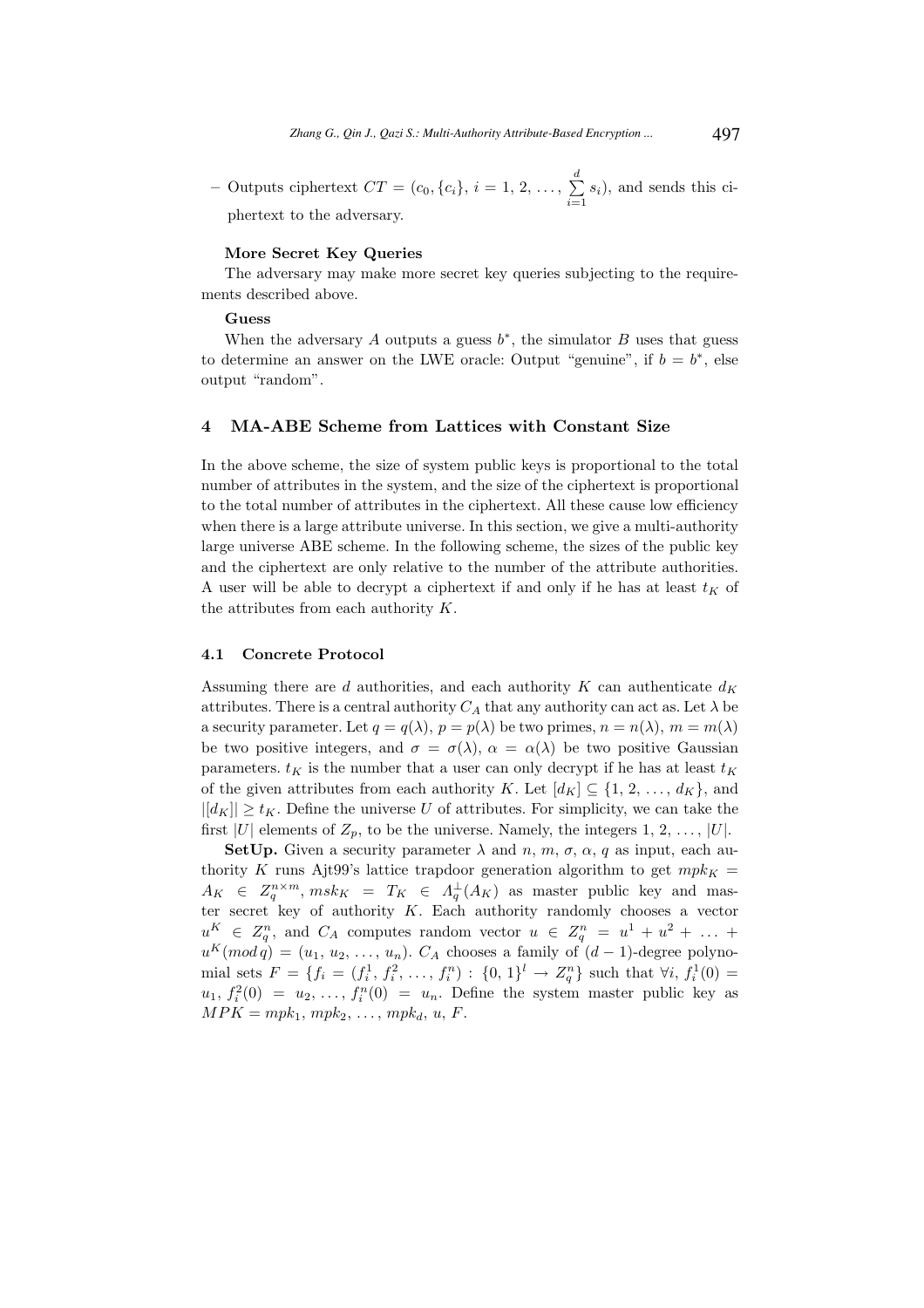Attribute Key Generation. Given a global identifier GID and attribute set  $U_{GID} = U_{GID}^1, U_{GID}^2, \ldots, U_{GID}^d$ , the central authority  $C_A$  computes  $j =$  $H(GID)$  and uses it as index to choose  $(d-1)$ -degree polynomial  $f_j$  from the family of  $(d-1)$ -degree polynomials  $F = \{f_n: \{0, 1\}^l \to Z_q^n\}$ .  $C_A$  computers d sharing of u to d authorities. Namely, he sets  $(u_{r,1}, u_{r,2}, \ldots, u_{r,d}) =$  $(f_j^r(1), f_j^r(2), \ldots, f_j^r(d))$  as sharing of  $u_r$  for  $r = 1, 2, \ldots, n$ . Each authority K gets his sharing  $u'_K = (u_{1,K}, u_{2,K}, \ldots, u_{n,K})$  and divides it into  $d_K$  sharing  $(u_{K_1}, u_{K_2}, \ldots, u_{K_{d_K}})$  by using  $(t_K, d_K)$  Shamir secret sharing scheme on every coordinate of  $u'_{K}$ ,  $K = 1, ..., d$ . Each authority K runs the algorithm SamplePre, and finds  $e_{K_i}$  such that  $A_K e_{K_i} = u_{K_i}$ ,  $i \in U_{GID}^K$ ,  $\forall K$ , and sends  $e_{K_i}, i \in U_{GID}^K, K = 1, \ldots, d$ , to user with global identifier GID. The private key is  $SK_{ID} = (e_{K_i})_{i \in U_{GID}^K}$ ,  $K = 1, ..., d$ .

**Encrypt.** Given system public key  $MPK$  and a message  $b \in \{0, 1\}$ :

- Let  $D = (d!l!)^2$ , where  $l = \max_{K=1}^d d_K$ , choose a uniformly random  $s \leftarrow Z_q^n$ , a noise term  $x \leftarrow \chi_{\alpha, q}$  and  $x_i \leftarrow \chi_{\alpha, q}^m$ ,  $i = 1, ..., d$ .
- Compute

$$
c_0 \leftarrow u^T s + Dx + b[q/2] \in Z_q, \ c_i \leftarrow A_i^T s + Dx_i \in Z_q^m (mod\, q), \ i = 1, \ \ldots, \ d.
$$

– Output ciphertext  $CT = (c_0, \{c_i\}, i = 1, \ldots, d).$ 

**Decrypt.** Given system public key  $MPK$ , the private key  $SK_{GID}$ , and a ciphertext CT. If  $|U_{GID}^K| \geq t_K$ ,  $\forall K$ , then the entity does:

– Computes Lagrangian coefficients  $L_{i,j}$ ,  $L_i$  so that

$$
\sum_{j \in [d_K]} L_{i,j} A_i e_{i_j} = u'_i \, (mod \, q), \, \sum_{i=1}^d L_i u'_i = u \, (mod \, q).
$$

– Computes

$$
b' \leftarrow c_0 - \sum_{i=1}^d L_i \sum_{j \in [d_K]} L_{i,j} e_{i_j}^T c_i \, (mod \, q).
$$

- Outputs 0 if b' is closer to 0 than to  $\lfloor q/2 \rfloor \pmod{q}$ , otherwise outputs 1.

### 4.2 Security Analysis

**Theorem 2.** Assuming  $\vec{A}$  is a PPT adversary with non-negligible advantage  $\varepsilon > 0$  that succeeds against the large universe MA-ABE scheme in the following selective attributes secure game. If A can query any polynomial signature oracles,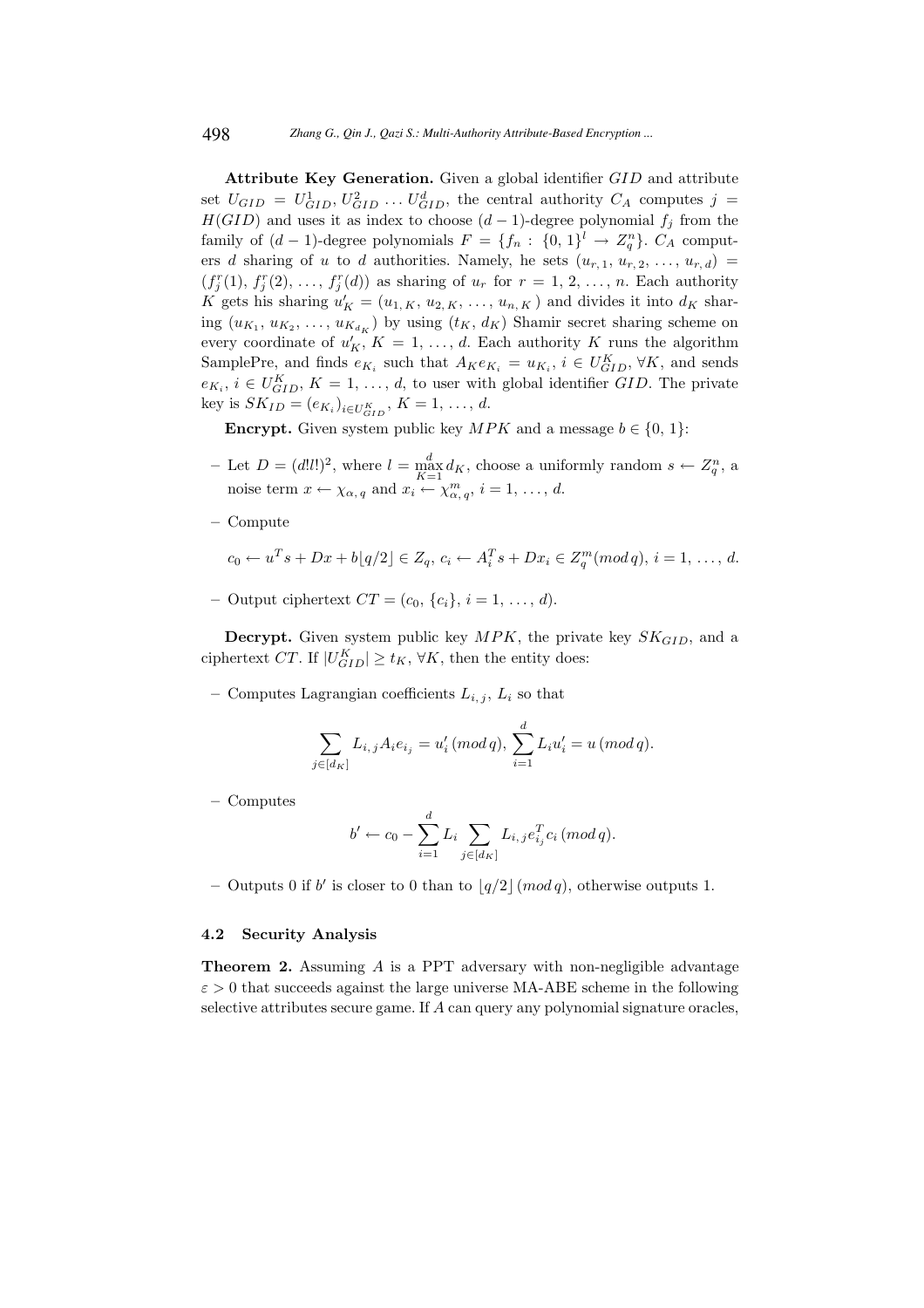assuming that  $s_i$ ,  $(i = 1, 2, ..., d)$  is the size of the challenge attribute set to the  $ith$  authority, then there exists a PPT algorithm  $B$  that decides the LWE problem with advantage  $\varepsilon/(\sum^d$  $\sum_{i=1} s_i + 1$ .

Proof. It is similar to the proof of scheme in Section 3, and thus we omit it here.

### 5 Conclusions and Future Work

In this paper, we present the first MA-ABE scheme from lattices. Similar to Chase's scheme, there is a central authority in our scheme, but the central authority in our scheme cannot generate any attribute private key, which really avoids the key escrow problem without adding any burden. Furthermore, different users' attribute private keys cannot be combined to give correct decryption, which avoids the collusion threat of different users. Finally, we give a MA-ABE scheme under large universe of attributes, in which the sizes of the public key and the ciphertext are only relative to the number of the attribute authorities. MA-ABE schemes from lattices without central authority are more difficult to design, and this is our future work direction.

### Acknowledgement

We wish to thank the reviewers for their accurate suggestions.

This work is supported by the National Natural Science Foundation of China (No. 61173139, 61272091, 61103237), Key Project of National Natural Science Foundation of Shandong Province under Grant (No. ZR2011FZ005), and Shandong Natural Science Foundation (No. ZR2012FQ028, ZR2012FM005). This work is also supported by China Scholarship Council.

### References

- [Agrawal et al. 10] Agrawal, S., Boneh, D. and Boyen, X.: "Efficient lattice (H)IBE in the standard model"; In Advances in Cryptology-EUROCRYPT 2010, LNCS 6110, 2010, pages 553-572.
- [Agrawal et al. 12] Agrawal, S., Boyen, X., Vaikuntanathan, V., Voulgaris, P. and Wee, H.: "Functional Encryption for Threshold Functions (or Fuzzy IBE) from Lattices"; In Public Key Cryptography 2012, LNCS 7293, 2012, pages 280-297.
- [Ajtai and Dwork 97] Ajtai. M. and Dwork, C.: "A public-key cryptosystem with worst-case/average-case equivalence"; In STOC, 1997, pages 284-293.
- [Attrapadung et al. 11] Attrapadung, N., Libert, B. and Panafieu, E.: "Expressive Key-Policy Attribute-Based Encryption with Constant-Size Ciphertexts"; In PKC 2011, LNCS 6571, 2011, pages 90-108.
- [Bethencourt et al. 07] Bethencourt, J., Sahai, A. and Waters, B.: "Ciphertext-policy attribute-based encryption"; In Proceedings of the 28th IEEE Symposium on Security and Privacy (Oakland), 2007, pages 321-334.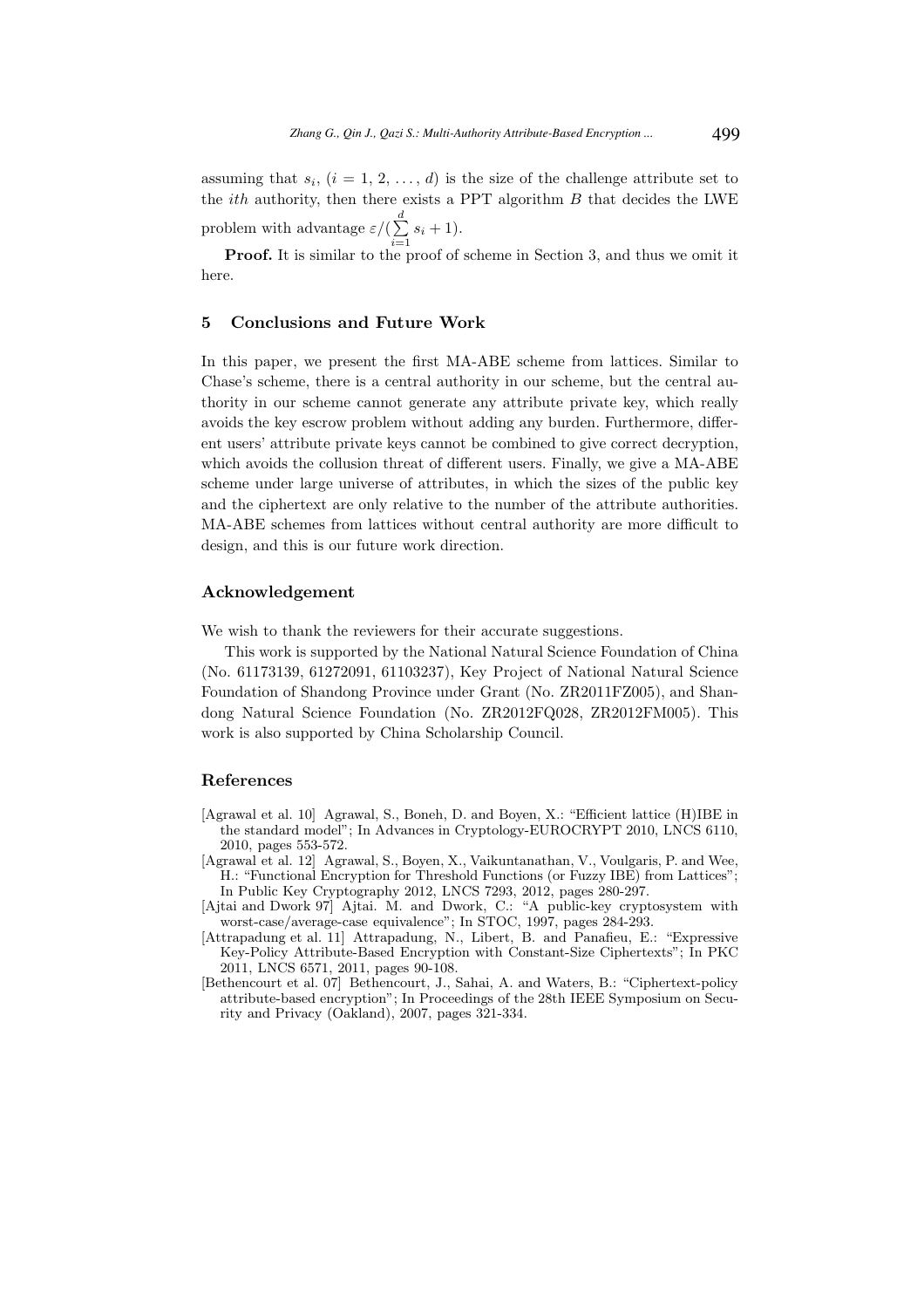- [Boneh et al. 07] Boneh, D., Gentry, C. and Hamburg, M.: "Space-efficient identity based encryption without pairings"; In FOCS2007, 2007, pages 647-657. Full version at http://eprint.iacr.org/2007/177.
- [Boyen 13] Boyen, X.: "Attribute-Based Functional Encryption on Lattices"; In Theory of Cryptography Conference (TCC2013), LNCS 7785, 2013. pages 122-142.
- [Brakerski and Vaikuntanathan 11] Brakerski, Z. and Vaikuntanathan, V.: "Fully homomorphic encryption from ring-LWE and security for key dependent messages"; In CRYPTO 2011, LNCS 6841, 2011, pages 505-524.
- [Cash et al. 10] Cash, D., Hofheinz, D., Kiltz, E. and Peikert, C.: "Bonsai trees or, how to delegate a lattice basis"; In EUROCRYPT 2010, LNCS 6110, 2010, pages 523-552.
- [Chase 07] Chase, M.: "Multi-authority Attribute Based Encryption"; In Vadhan, S., editor, Theory of Cryptography-TCC 2007, LNCS 4392, 2007, pages 515-534.
- [Chase and Chow 09] Chase, M. and Chow, S.: "Improving privacy and security in multi-authority attribute-based encryption"; In ACM Conference on Computer and Communications Security, 2009, pages 121-130.
- [Cheung and Newport 07] Cheung, L. and Newport, C.: "Provably secure ciphertext policy abe"; In ACM Conference on Computer and Communications Security, 2007, pages 456-465.
- [Daza et al. 10] Daza, V., Herranz, J., Morillo, P., Rafols, C.: "Extensions of access structures and their cryptographic applications"; AAECC (2010) 21, 2010, pages 257-284.
- [Emura et al. 09] Emura, K., Miyaji, A., Nomura, A., Omote, K., Soshi, M.: "A ciphertextpolicy attribute-based encryption scheme with constant ciphertext length"; In: Bao, F., Li, H., Wang, G. (eds.) ISPEC 2009, LNCS 5451, 2009, pages 13-23.
- [Gentry et al. 08] Gentry, C., Peikert, C. and Vaikuntanathan, V.: "Trapdoors for hard lattices and new cryptographic constructions"; In STOC2008, 2008, pages 197-206.
- [Gentry 10] Gentry, C.: "Fully homomorphic encryption using ideal lattices"; PHD thesis, Stanford University, 2009.
- [Goyal et al. 06] Goyal, V., Sahai, A. and Waters, B.: "Attribute-based encryption for fine-grained access control of encrypted data"; In Proceedings of the 13th ACM conference on Computer and Communications Security (CCS'06), 2006, pages 89- 98.
- [Goyal et al. 08] Goyal, V., Jain, A., Pandey, O. and Sahai, A.: "Bounded ciphertext policy attribute-based encryption"; In ICALP2008, LNCS 5126, 2008, pages 579- 591.
- [Herranz et al. 10] Herranz, J., Laguillaumie, F., Rafols, C.: "Constant-Size Ciphertexts in Threshold Attribute-Based Encryption"; In PKC2010, LNCS 6056, 2010, pages 19-34.
- [Lewko et al. 10] Lewko, A., Sahai, A., Waters, B.: "Revocation Systems with Very Small Private Keys"; In Proceedings of the 28th IEEE Symposium on Security and Privacy (Oakland), 2010, pages 273-285.
- [Lewko and Waters 11] Lewko, A., Waters, B.: "Decentralizing Attribute-Based Encryption"; EUROCRYPT 2011, LNCS 6632, 2011, pages 568-588.
- [Lin et al. 08] Lin, H., Cao, Z., Liang, X. and Shao, J.: "Secure threshold multiauthority attribute based encryption without a central authority"; In INDOCRYPT, LNCS 5365, 2008, pages 426-436.
- [Micciancio 02] Micciancio, M.: "Generalized compact knapsacks, cyclic lattices, and efficient one-way functions from worst-case complexity assumptions"; In FOCS2002, 2002, pages 356-365.
- [Muller et al. 08] Muller, S., Katzenbeisser, S. and Eckert, C.: "Distributed attributebased encryption"; In ICISC2008, LNCS 5461, 2008, pages 20-36.
- [Ostrovsky et al. 07] Ostrovsky. R, Sahai, A. and Waters, B.: "Attribute-based encryption with non-monotonic access structures"; In ACM Conference on Computer and Communications Security, 2007, pages 195-203.